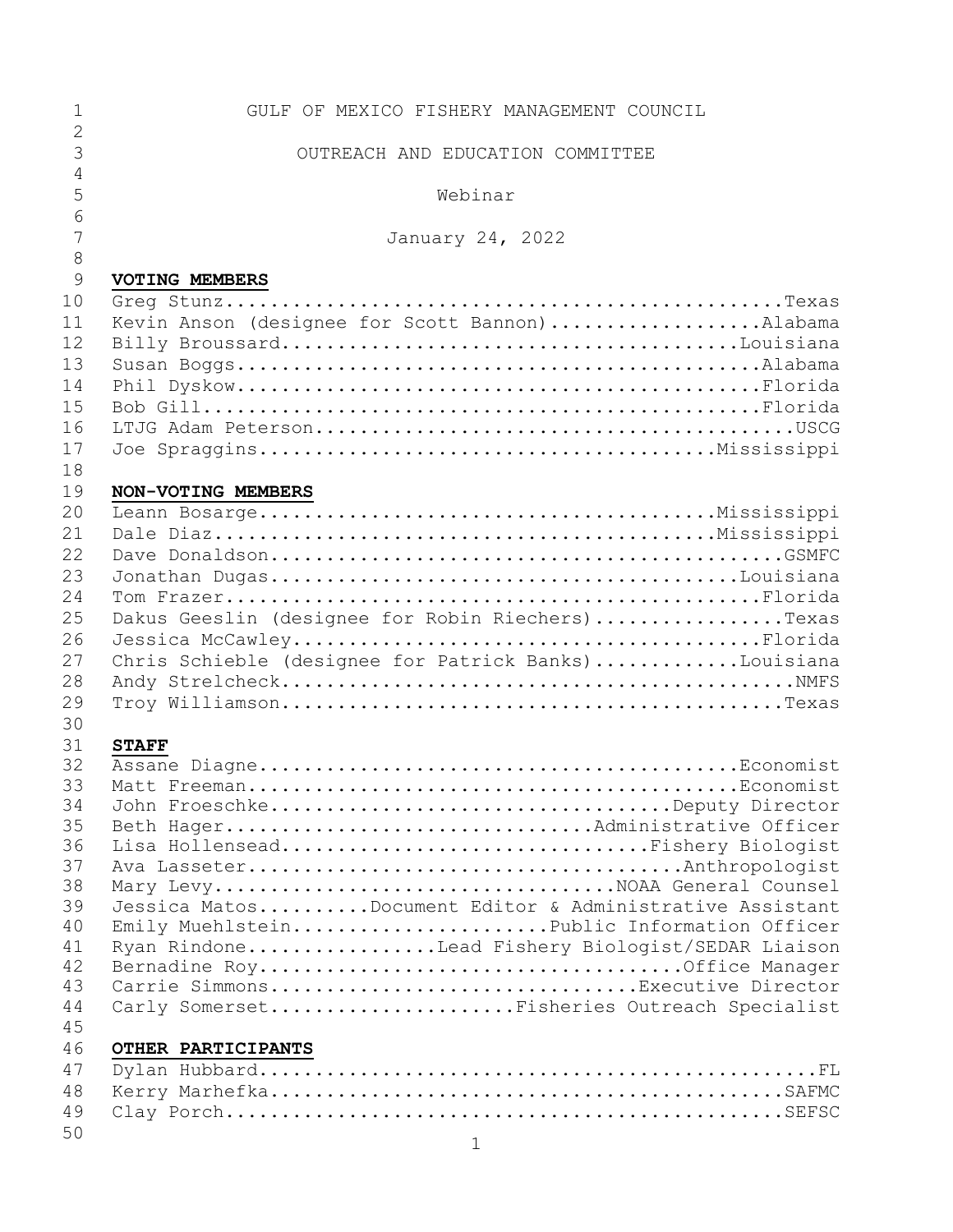| $\mathbf 1$<br>$\overline{2}$ | TABLE OF CONTENTS                                               |
|-------------------------------|-----------------------------------------------------------------|
| $\mathcal{S}$<br>$\sqrt{4}$   |                                                                 |
| 5<br>6                        | Adoption of Agenda and Approval of Minutes and Action Guide and |
| 7<br>8<br>9                   | Presentation: 2021 Communication Analytics and Updated 2021     |
| 10<br>11<br>12                | Presentation on the Council's Use of Social Media19             |
| 13<br>14<br>15                |                                                                 |
| 16<br>17                      |                                                                 |
| 18<br>19                      | 2022 Communications Improvement Plan29                          |
| 20<br>21                      | Remaining Items from the Outreach and Education Technical       |
| 22<br>23<br>24                | Presentation: Summary of Discard and Barotrauma Reduction       |
| 25<br>26<br>27                |                                                                 |
| 28<br>29                      |                                                                 |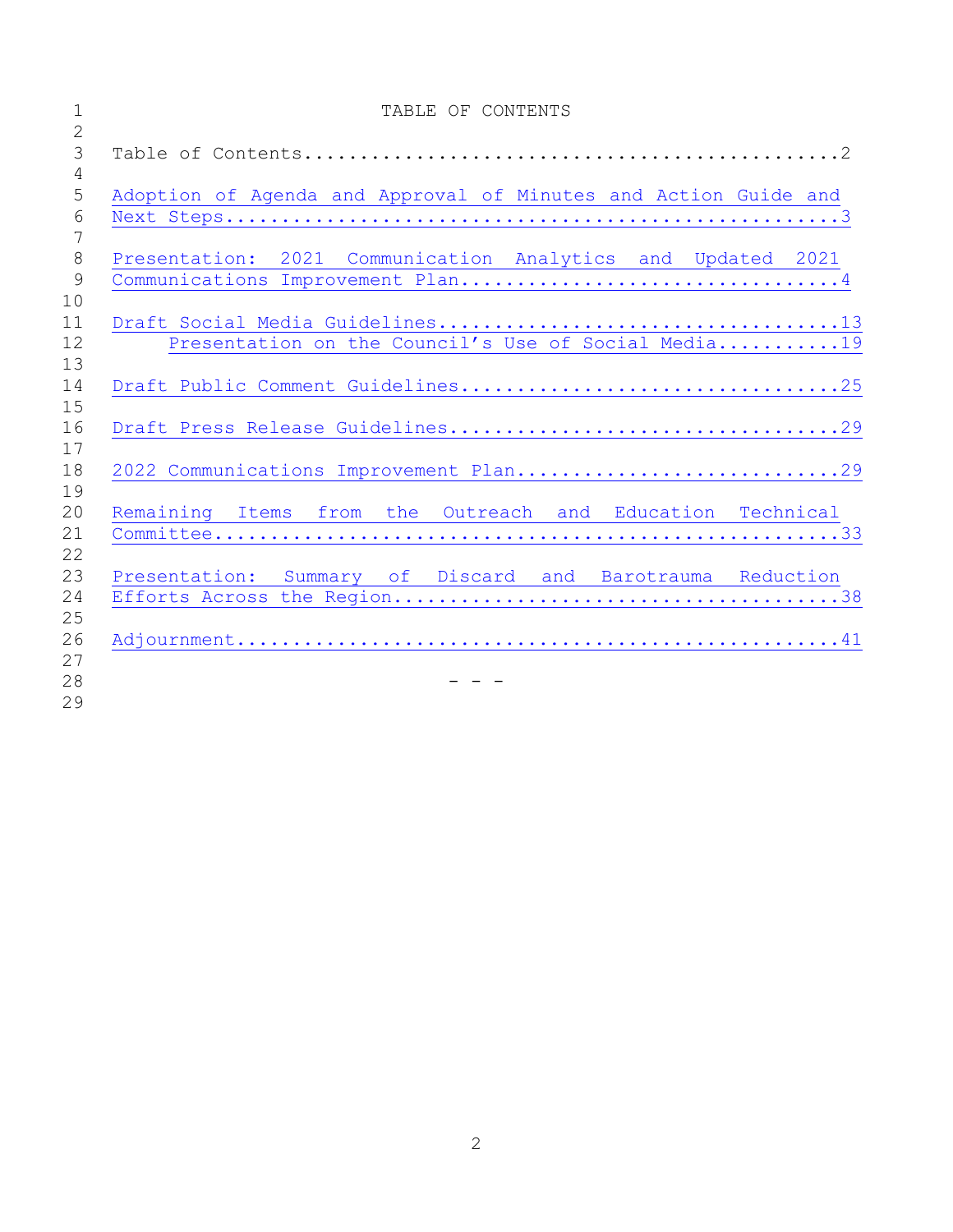The Outreach and Education Committee of the Gulf of Mexico Fishery Management Council convened on Monday morning, January 24, 2022, and was called to order by Chairman Greg Stunz.

# <span id="page-2-0"></span> **ADOPTION OF AGENDA APPROVAL OF MINUTES ACTION GUIDE AND NEXT STEPS**

 **CHAIRMAN GREG STUNZ:** We will call the Outreach and Education Committee to order. Looking down the list, and I guess Bernie or someone can help me, just in case, because I haven't looked in the last few minutes, but, in terms of a roll call, Mr. Gill is here, and I see both Mr. Bannon and Mr. Anson online, Ms. Boggs, Mr. Broussard, Mr. Dyskow, and I did not see Mr. Nadeau or Motoi on there, but we'll still have a quorum, and Mr. Spraggins or Burris, and so, with that, we'll move on to the first item of business, and that is the Adoption of the Agenda. 

 I guess, in this virtual format, I will just ask for opposition, before we approve, but, first, is there is any comments, edits, or additions to the agenda? Hearing none, we will move to adopt the agenda. Is there any opposition to adopting the agenda as-is? Hearing none, we will consider the agenda approved.

 The next item of business is Approval of the Minutes, and the same thing. Any edits or comments regarding the minutes? Seeing or hearing none, we will consider the minutes approved. Any opposition to approving the minutes as-is?

 **MR. BILLY BROUSSARD:** I have no opposition, but what I'm wondering is do you need a name attached to a motion and a second in order to approve them?

 **CHAIRMAN STUNZ:** I don't think so, Billy. In this virtual world, since I'm not hearing any opposition, I was just moving forward as though they're approved, but I would defer that maybe to council staff, if we actually need to have a formal motion with a first and a second, and or are we fine just, with no opposition, considering that approved.

 **MR. DALE DIAZ:** Dr. Stunz, I'm talking to the staff, and, without opposition, it's considered by acclamation.

 **CHAIRMAN STUNZ:** Okay. All right. Mr. Broussard, if that's okay with you, then we'll just assume acclamation. 

**MR. BROUSSARD:** That's fine. I just was making sure.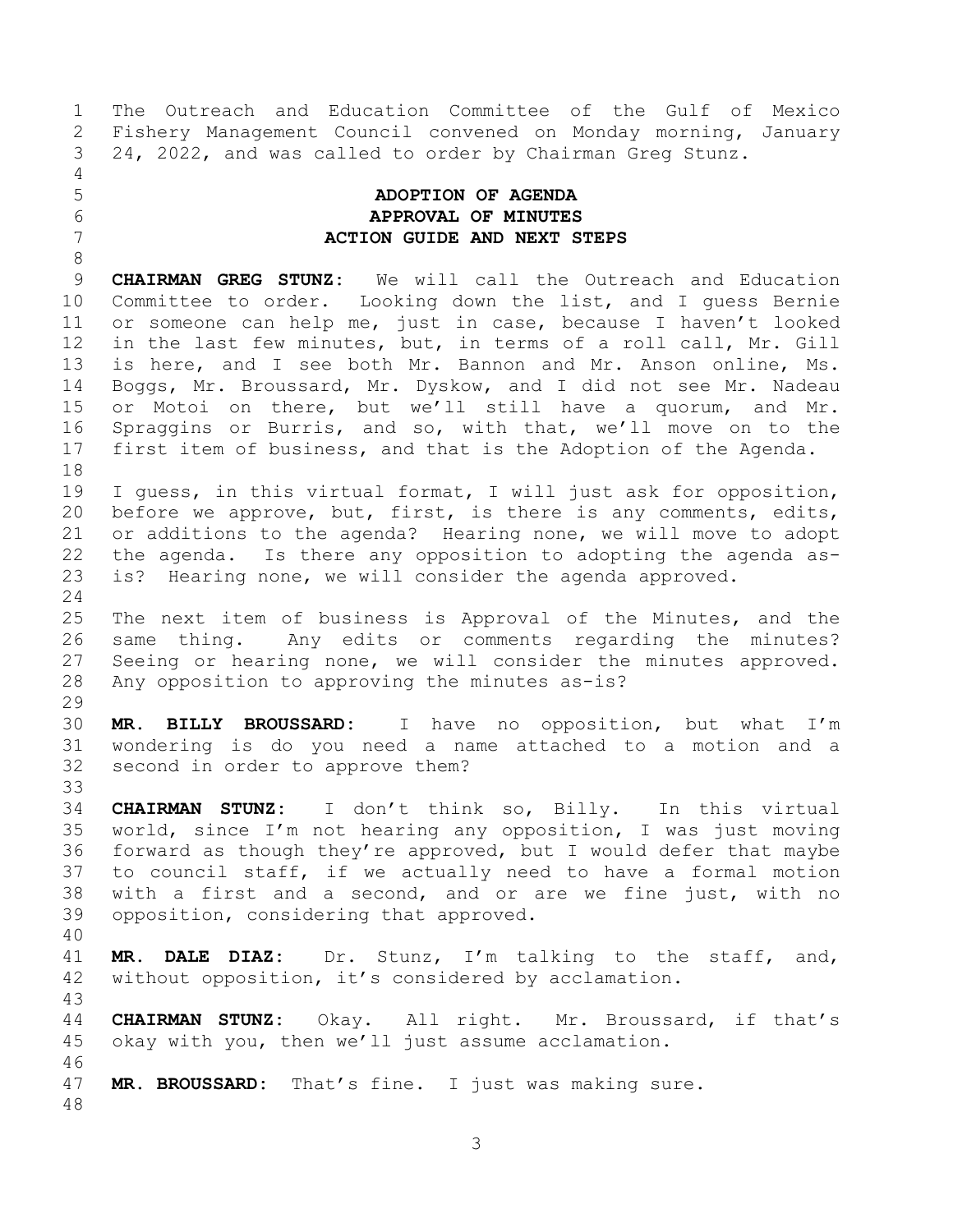<span id="page-3-0"></span> **CHAIRMAN STUNZ:** In the interest of time. Certainly, when we get to more motions substantive regarding things, I will ask for official motions and seconds and that sort of thing. Also, I am seeing, in the notes here, that Adam Peterson is standing in for Motoi today, and so we're fine with the roll call. The next of business is talking through our Action Guide and Next Steps, and I guess, Ms. Muehlstein, you're going to do that for us, and I'm looking here at -- Gosh, there is about seven items that are pretty substantive, and so maybe, Emily, if you want to just talk through each one as we go, and that might help 12 us stay a little more focused, or, if there are some broad things that you want to talk about at first, that's fine. Go ahead. **MS. EMILY MUEHLSTEIN:** I would absolutely prefer to do it that way, and so, if you're ready, we can move on to the next agenda item, and I will address the action guide before I start that. **CHAIRMAN STUNZ:** Sure, and so that would be Item Number IV then. **PRESENTATION: 2021 COMMUNICATIONS ANALYTICS AND UPDATED 2021 COMMUNICATIONS IMPROVEMENT PLAN MS. MUEHLSTEIN:** Okay. Great. Looking at the Action Guide and Next Steps for Item Number IV, which is our 2021 Communication Analytics and our Updated 2021 Communications Improvement Plan, this is really just an item for discussion and potential recommendations. I am going to go ahead and present an overview of all of our analytics and a progress report on our 2021 communications plan, which you might remember is our sort of first attempt to do an annual improvement plan, and the committee should just go ahead and make any recommendations or considerations, as appropriate, once I give the presentation. I think, with that, we can move to the presentation, and I have tried to, in the interest of time, kind of combine these two items in one, because I think the communications plan and the improvements that we made certainly had some impact on our analytics, and so I think it's interesting to look at them side-by-side. Here we go, and so we'll start with our website. In our communications improvement plan for 2021, we had a list of things that we wanted to do to improve our website. Most of them surrounded the idea of creating these fish science webpages, which host SEDAR stock assessment links, some executive reports, our Something's Fishy reports, and, in a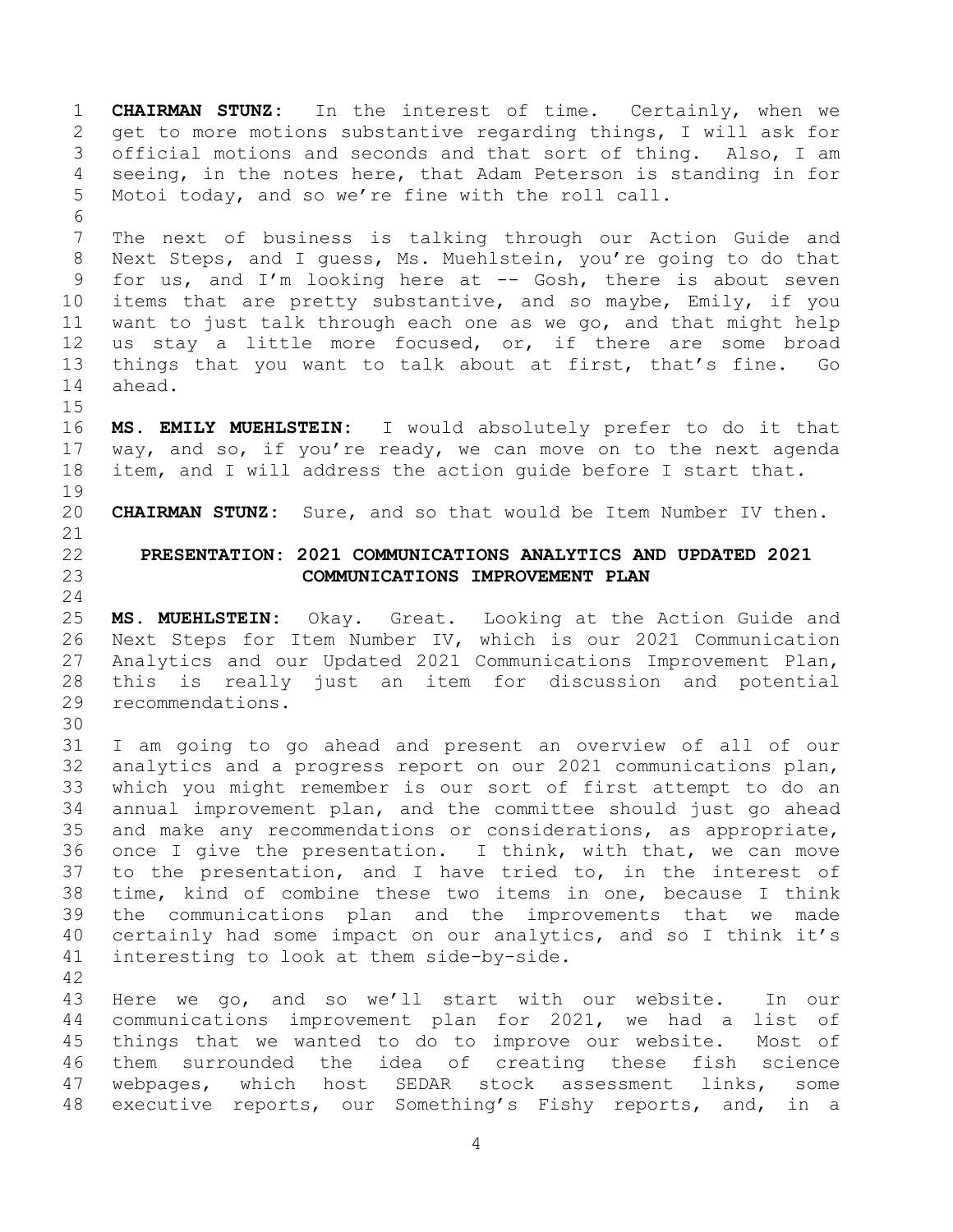minute, I will explain that we have renamed that tool to Fishermen Feedback, rather than Something's Fishy. We also have those individual species hot sheets and any sort of random infographics that we have made and developed over the years, and those are all hosted on those fish science webpages, and then the secondary goal was to create a print widget for our regulations, since we no longer produce those paper regulation booklets, and we have accomplished all of our goals in this period, and so we'll go into the insights on the next slide. Looking at our analytics from this year and last year, you can see this shows that we've had a steady increase in sessions for our website over the last two years. If you look at the table below, it gives you a little bit of a longer time period, rather than a quarterly breakdown. Annual sessions, starting from 2017 through 2021, you can see there's been a pretty grand improvement, and you know, honestly, it's really hard to figure out if that's attributable to something that we're doing to improve the website, or what I suspect is that the pandemic has sort of driven people to give us a little bit more online traffic than normal as well. Then you can also see our annual page views, and the same trends are continuing there. This is a little bit deeper dive into our website, and what you will see, on the left, is the website use by page, and this is just sort of the top-ten most exciting pages on our website, and you will see that they're focused mostly on our fishing regulations and our meeting materials, which are, obviously, the most popular things on our page, and then we had, in 2021, 140,566 unique users to our site, and, interestingly, 87 percent of those unique users were new visitors, and 13 percent were returning visitors, and so I think those returning visitors probably consist of our AP members, our SSC members, and some of our very involved fishermen and things that keep going back for meeting resources and things like that, whereas potentially that 87 percent of new users is people who are just discovering us for the first time or are looking at a regulation once a year. We'll move on to Fish Rules, and so, in our improvement plan, we decided to develop and launch Fish Rules Commercial. Through this, we created a commercial regulations database, based on permit and then species, and so it's set up different than the recreational Fish Rules app. It also shows commercial quota tracking, which is a feature that we've heard is quite useful.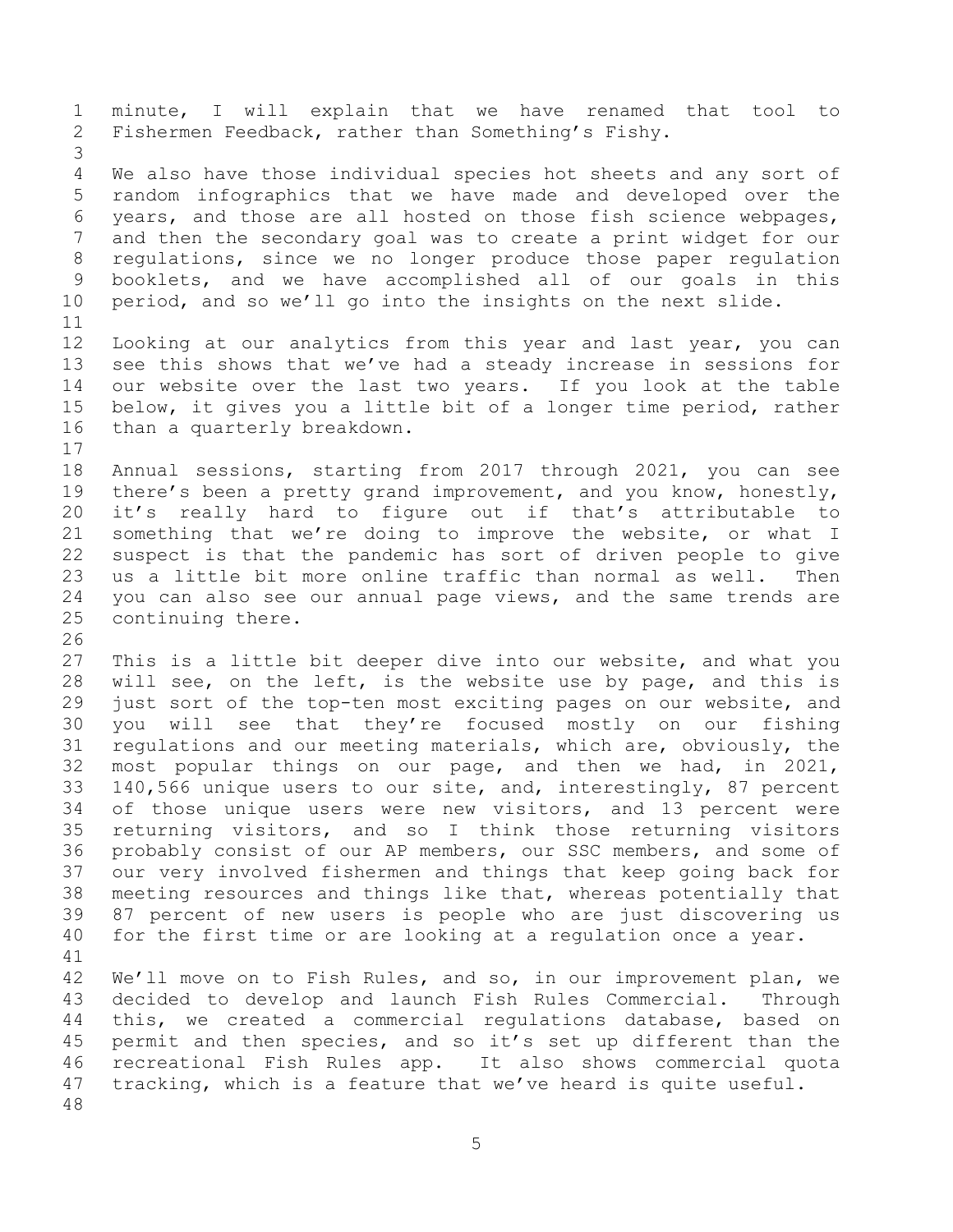We beta tested and launched the app, and we maintain the regulations, and we update the quotas weekly, and so we were able to accomplish all of our goals for Fish Rules in 2021, and, if we go to the next slide, we'll look at the analytics. We'll start with the recreational Fish Rules, which you know we've been using since 2019. As you can see, our unique users have increased pretty dramatically in the time period that we've used this app, and some of the interesting things to look at are sessions per user, and it looks like, when somebody downloads the app, they have an average of seven sessions per person, which I think is kind of interesting. People are -- It shows that people go back and use it more than once. Then average engagement time per use is one minute and twenty- three seconds, and so I think that's also kind of an interesting thing to think about. These two tables show the top species views, starting with red drum, gag grouper, and then greater amberjack, and then the top location views, and so you will see that Fish Rules is actually based -- It's kind of a nationwide service, and so there's a lot in the Southeast, and so the South Atlantic federal waters are the top hit, and then you'll see the Gulf of Mexico federal waters are the second most popular. Commercial Fish Rules, which we launched sort of, I guess, in late spring of 2021, and that has 1,800 users. The interesting thing that you see here is there are ninety sessions per user, and so, if you think about the recreational app, there was seven sessions per user, on average, and so ninety sessions per user is showing that the folks that are using this app are using it really frequently, and that's actually pretty surprising to both myself and the app developer. Then average engagement time per use is also really interesting, 37 and it's nine minutes, and so, people are on there, they are deep diving. They're going in, and they're looking at all the information. If you've seen the app, it does have all the permit conditions listed, and it's kind of a one-stop shop for everything, and so I think that's something that we can also be pretty proud of. Interestingly, you can see, on the bottom-left, users by city, and so Orlando, Florida is sort of our number-one hotspot there, with Charlotte and then Washington being next, and then our top page views, and it will show you the home page is the first one and then the list of permits, and so I think that's pretty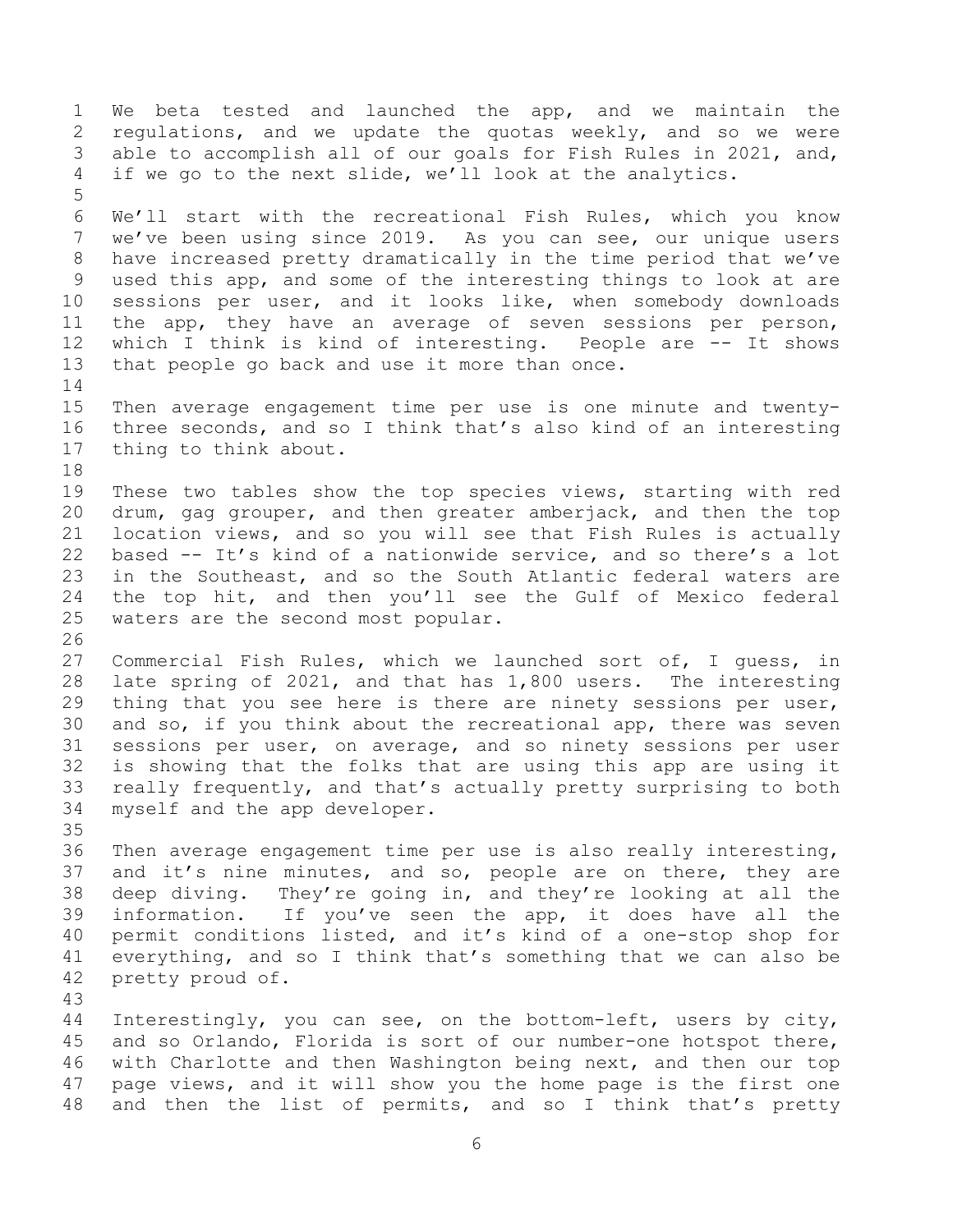interesting, to just check out what people are actually spending time in. We will now talk about our email listserv, and so, right now, we use Constant Contact, and that listserv is how we send out our press releases, and people can kind of sign up to be a part of that listserv, and so our goals for 2021 were to add a pop-up bubble on our press release webpage to promote newsletter signup. We wanted to improve opportunities to sign-up through social media on our website and during in-person events, and we also aim to maintain our staff and council contact lists a little better and also create press release guidelines. As you can see by the checkmarks, we have accomplished all those goals, and then the next slide will show you the corresponding analytics. Up here, at the top of the slide, you will see, from 2018 through 2021, it's kind of a slow, but steady increase to subscribers, with a huge bump at the beginning of 2021, and I've got to tell you that I don't have a great rationale for why that huge bump occurred, and it might have been in response to sort of a social media push that we did, or I'm not really sure what's going on there, and it looks, as you can see, like the line isn't increasing as quickly as some of our other analytics, but, you know, this, to me, is the gold standard of getting somebody involved, right, and so signing up for a newsletter is kind of a big commitment, right, and it means we're going into your email box, and you're looking for a lot of relevant information there, and so that sort of slow climb doesn't really surprise me. Next, if you look at the table on the bottom, showing analytics from each year, starting in 2017 through now, that increase in subscribers is reflected year over year, and one of the interesting things that we do is we count the number of publications each year, and, this year, we blew all of the previous years out of -- In 2021, we blew all of the previous years out of the water with the number of publications that we sent out. Then one thing I just want to put your attention to is this open rate, and so you look at it, and that's people who actually open 44 the email, and it tracks that, and I think, from sort of an external perspective, looking at an open rate of one-third of the emails are being opened, I think it's pretty easy to take for granted that maybe that's not a big deal, but I looked, and

our open rate is really high, considering average email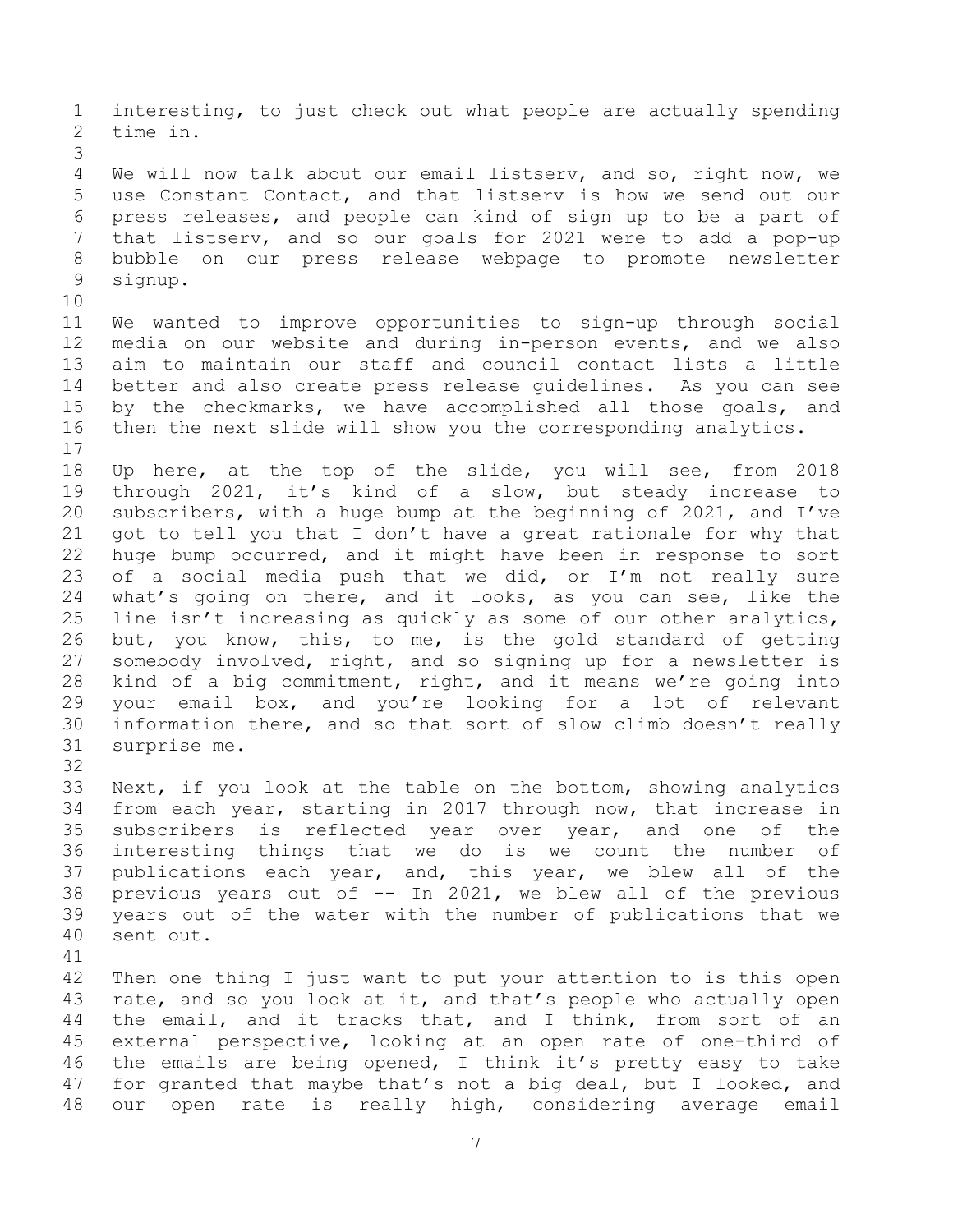marketing open rates.

 In 2021, that average rate was 18 percent, and so you compare that to the 33 percent, and it seems like the people that are part of our listserv are actually pretty engaged in the content that we're sending.

 Moving on to our video improvements, we aimed to produce short video interviews with SSC members, AP members, and council members, and we have a ton of experts in the council process, and we would like to explain some of the more complex scientific and management topics, and this was not completed this year, and so we have not made any improvement to our video production for council communications so far.

 What you will see though is, in our next year's communication plan, we're going to bring that back up, because I think is something that ourselves, as well as the council's technical committee, find to be very important. 

 We'll look at the analytics, despite the fact that we haven't done anything different this year, and what you'll see is we still have a pretty steady trend in increase in viewership for our videos. We produced six videos this year, with -- These video views are specific to those six videos, and so we had 864 views of those six videos that we produced in the year, and that's still higher than previous years, or at least from last year, or from 2021 we're up, and the, for total views, we had 14,000, and so that continues to climb steadily.

- Next we'll go to social media, and so our goals this year were to create reoccurring positive content, to regularly announce season openings and closings and start an Instagram account, and so, really, with our use of Facebook in the last couple of years, it had sort of dropped off a little bit, and we decided that, in this year, it would be a goal for us to reinvigorate our use of the Facebook platform, and what you will see in the analytics, on the next slide, is, as we suspected, you really get out of this platform what you put into it.
- 

 Looking at our Facebook analytics, we'll start with the table at the top, from 2017 through 2021, and we have a steady increase in the number of followers, and the other interesting statistics that we'll look at are engagement and reach, and so we did, as I said, put a lot of directed effort in 2021, compared to 2022, and, if you look at these graphs at the bottom, it's going to show you our quarterly analytics from 2020 and 2021, and you can see that there is a huge increase in both engagements and reach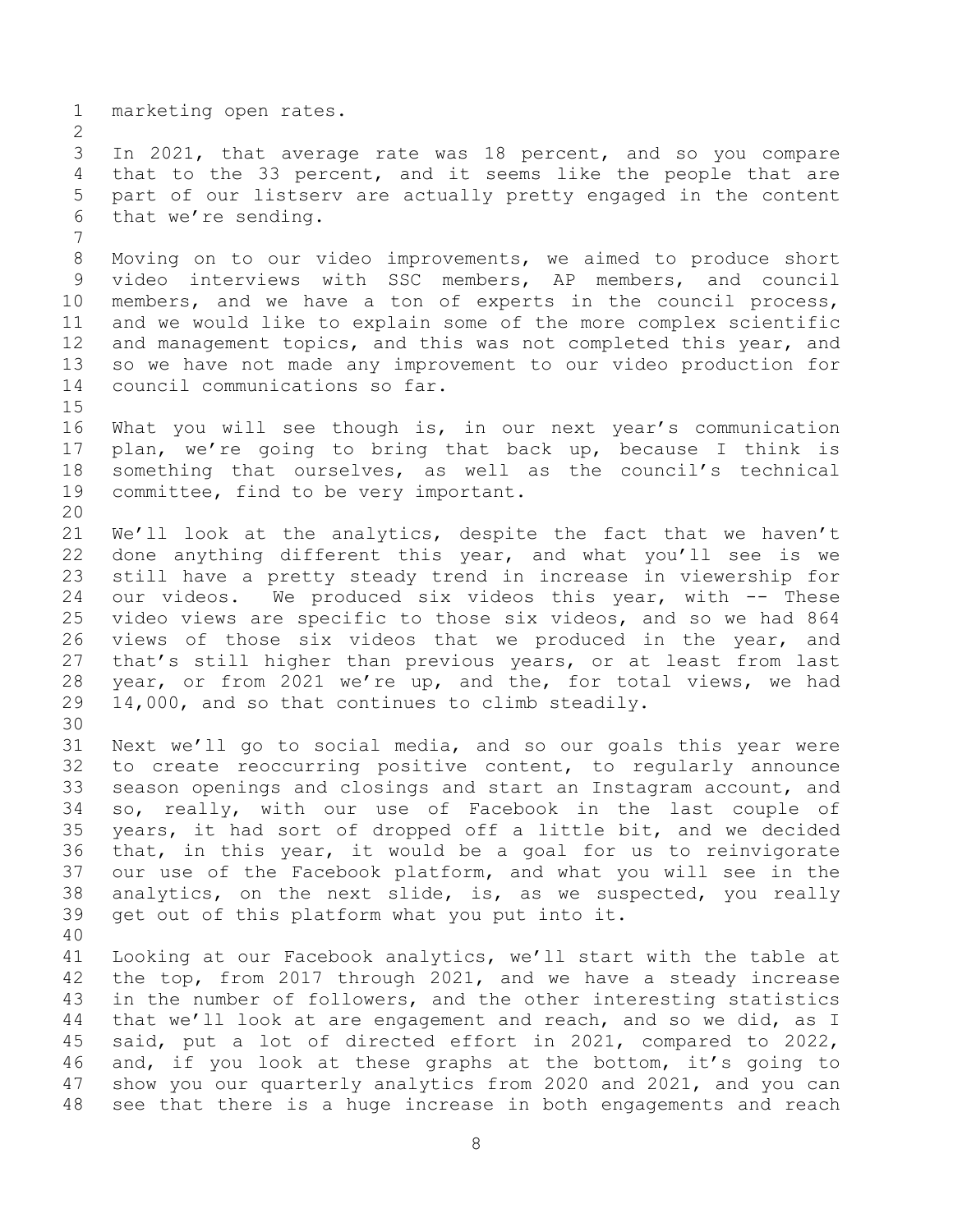on these pages for 2021, again sort of showing that you get out of this platform what you put into it. 

 Just so you guys are sort of -- Just to give you a little bit of a better understanding, an engagement means that somebody has interacted with a post or content that we've put up, and that means that they're shared it with their friends, or they have liked it, or maybe disliked it, or they have commented on it, and reach is the amount of times that our content has showed up on somebody's page, and so the amount of times that our content shows up on your newsfeed, if you are to just open the platform. 

 We also started an Instagram account this year, and what you'll see here is, although it is a fledging account, we do have some steady increase in engagements and reach with this platform as well. Meta, which is the parent company of both Facebook and Instagram, has made it very easy for us to cross-post and use the platforms almost as one, but they reach different audiences, and so that's part of the reason that we decided to start using Instagram.

 Okay, and we'll move to the blog. Last year, we decided that we wanted to change the blog a little bit. We wanted to increase the frequency and relevance of the posts that we make, and we wanted to transition away from using a third-party hosting service, and so we were using Blogger, and what we did was move the blog onto our website specifically, and then we also wanted to create a quarterly blog article digest, meaning, through our listserv, we would send out sort of a, hey, in case you missed it, here are some of the blog posts that we've put out.

 What you will see is we have accomplished all of these goals. However, our quarterly article digest was sent out for the first time in December, and so just a heads-up on that, and then let's look at our analytics.

 There's pretty steady use of the blog, as you will see. One of the things that I want to point out is, this year -- If you go to the very bottom of the page, it will show you the number of posts that we made, and so we actually wrote fourteen blog articles this year, rather than our sort of standard seven that you will see from years past.

 What's interesting is it does look like our analytics are down, based on this change, but I kind of dug into what was going on here, and it turns out that, in 2017 through 2020, Blogger, that external hosting service that we used, was tracking our blog page views as views of all of the Gulf Council blog content over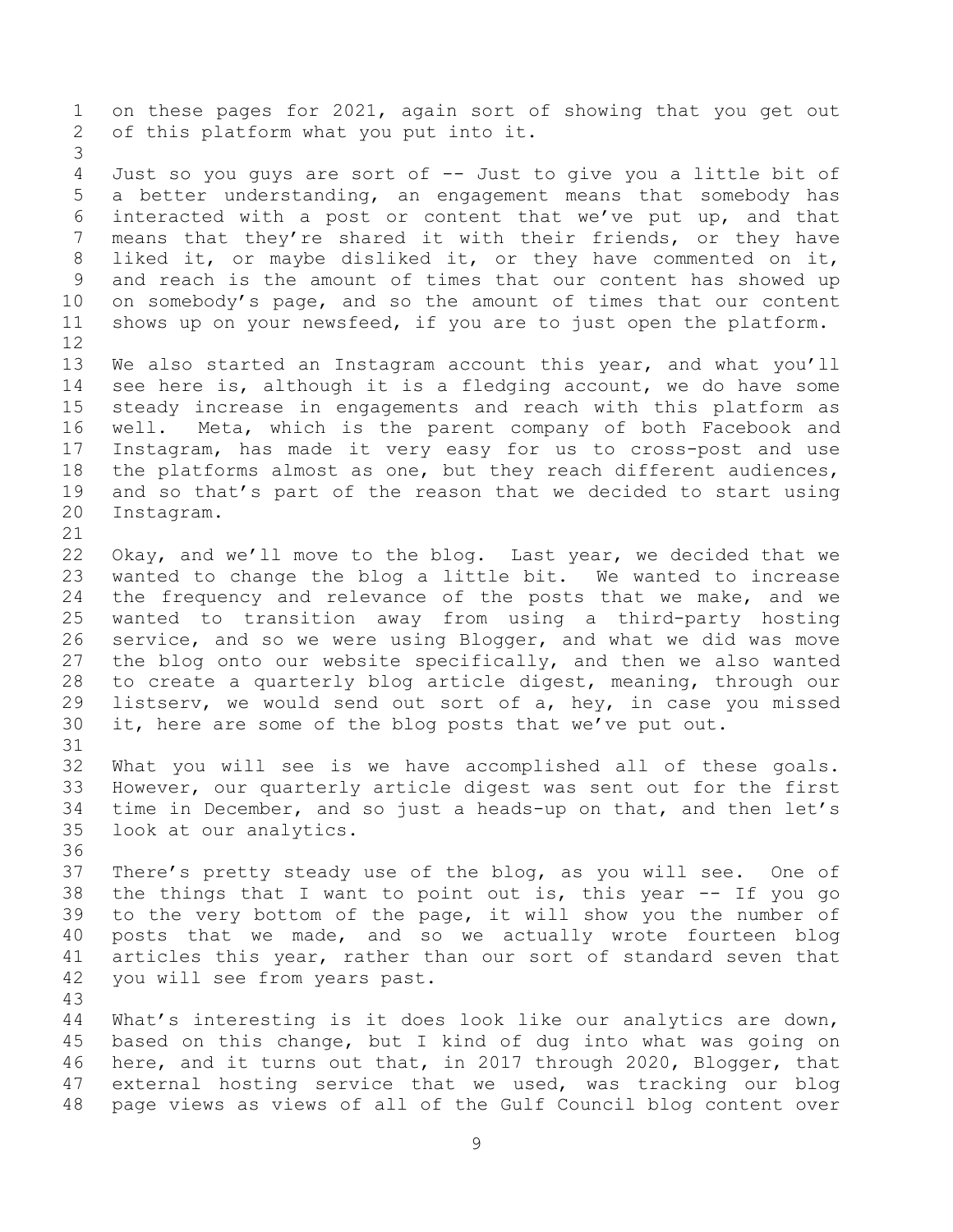time, and what has happened here is, rather than there being sort of a downshift in our actual analytics, it's measuring something different, and so the blog page views previously were all of the views of all of the content that we had ever put out through Blogger, and, in 2021, it switched over to only being the homepage of our blog, like the welcome page of the blog, and so, basically, 846 people came to that welcome page, and then we had 673 actual reads of the articles that we put out. I know that's a little bit confusing, but I was a little concerned, when I first saw this analytic, and it took me a minute to figure out what was going on there. We also had some additional improvements that we were looking at in 2021, and the first thing was improving our Something's Fishy tool, and sort of maybe the most important thing that we've done is we hosted a renaming contest with the public for the Something's Fishy effort. As you guys might be aware, the name "Something's Fishy" seemed to imply that maybe we were looking for negative responses, or we were looking for negative information, and so it was suggested that we considered renaming the tool. We figure that, if we made it sort of a public contest, that it might actually drum up a little bit more awareness of the tool itself, and the council's Outreach and Education Technical Committee looked over all of the entries for the renaming contest and selected the new name Fishermen Feedback. What you will see is we'll start to rebrand, in this year, so that that Something's Fishy effort transitions over to being Fishermen Feedback, and we also wanted to host our past efforts for this tool on the council website, which we did accomplish, and we wanted to increase our response rates, by encouraging cross-promotion from members of our Outreach and Education Technical Committee, and then we also aimed to research blanket Paperwork Reduction Act approval and develop Something's Fishy guidelines, but we have not accomplished those yet this year. Then, finally, some other additional improvements in 2021 were to sort of improve our public comment process, and so the first thing that we aimed to do, and did accomplish, was to create public comment guidelines, and then the second thing that we aimed to do was optimize our public comment process by creating one central comment database that is searchable and can be linked by topic. The way that we gather our public comments online, I think it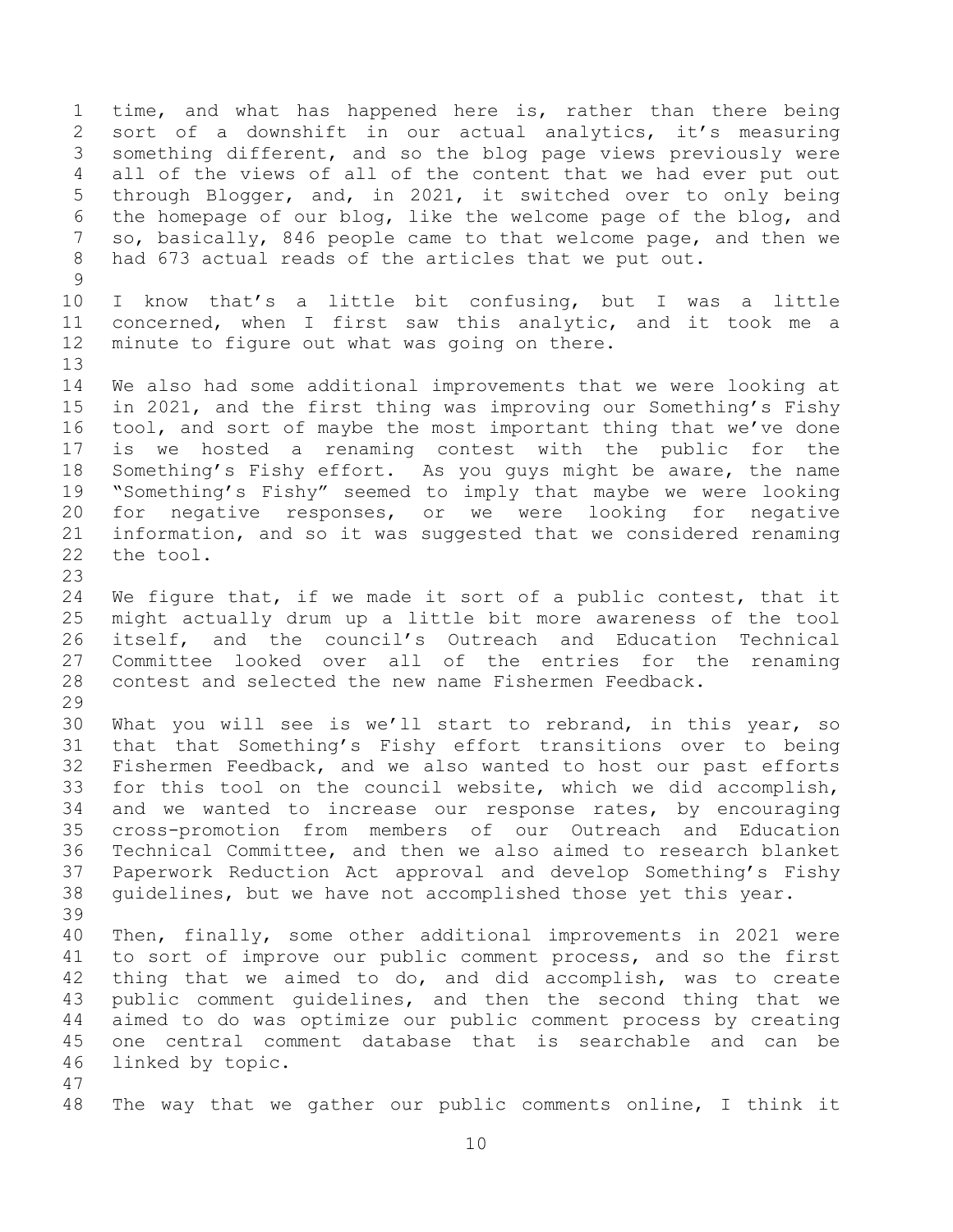moves pretty smoothly from the external interface. As a member of the public, or a member of the council, if you're trying to access our comments, and sort of look at issue-specific comments, but what it lacks is a single database that we can sort of use, and maybe even data-mine in the future, or play with, like we do the Something's Fishy comments. What we aim to do is sort of add it into one database and really just optimize the system that we use. On the backend, it's not really going to look any different than it does on the frontend, but it will give us a lot more functionality, as staff and the council, to sort of categorize and search over time how sentiment has changed and things like that. We are working with a contractor who has created a new structure and process for using Google Forms, and we're now in the process of learning the new system, and we plan to transition to using it between this council meeting and the next council meeting. Mr. Chair, that sort of concludes that presentation. **CHAIRMAN STUNZ:** Thank you, Emily. I will open the floor now to the committee for questions regarding this analytical communications segment. If we don't have any questions, Emily, thank you, and that was very informative, and it's good to see that, at least in my mind, it's progressing in a very positive way, and I know that doing all of this and preparing that is a lot of hard work, and so, speaking on behalf of the committee, and the larger council, we really appreciate the work you do in this realm, because, obviously, our communications is a very important component of what we do. Moving on, you're also up next. **MS. MUEHLSTEIN:** Mr. Chair, it looks like we do have some hands up, and I don't know if maybe your screen -- **CHAIRMAN STUNZ:** I am having a hard time here seeing like -- Okay. I am sorry. For some reason, I guess my computer is a little behind. Mr. Anson, go ahead. **MR. KEVIN ANSON:** Thank you, Mr. Chair. Emily, thank you for 41 the presentation and the information. I am just curious, and I want to confirm, on your slide that you indicated the recreational Fish Rules statistics, and you have there three years listed of 2019, 2020, and 2021, and that represents the entire time series for that particular metric, correct? 

 **MS. MUEHLSTEIN:** Yes, and, previous to that, we had our own app that had a decline in usership, year over year, and so 2019 is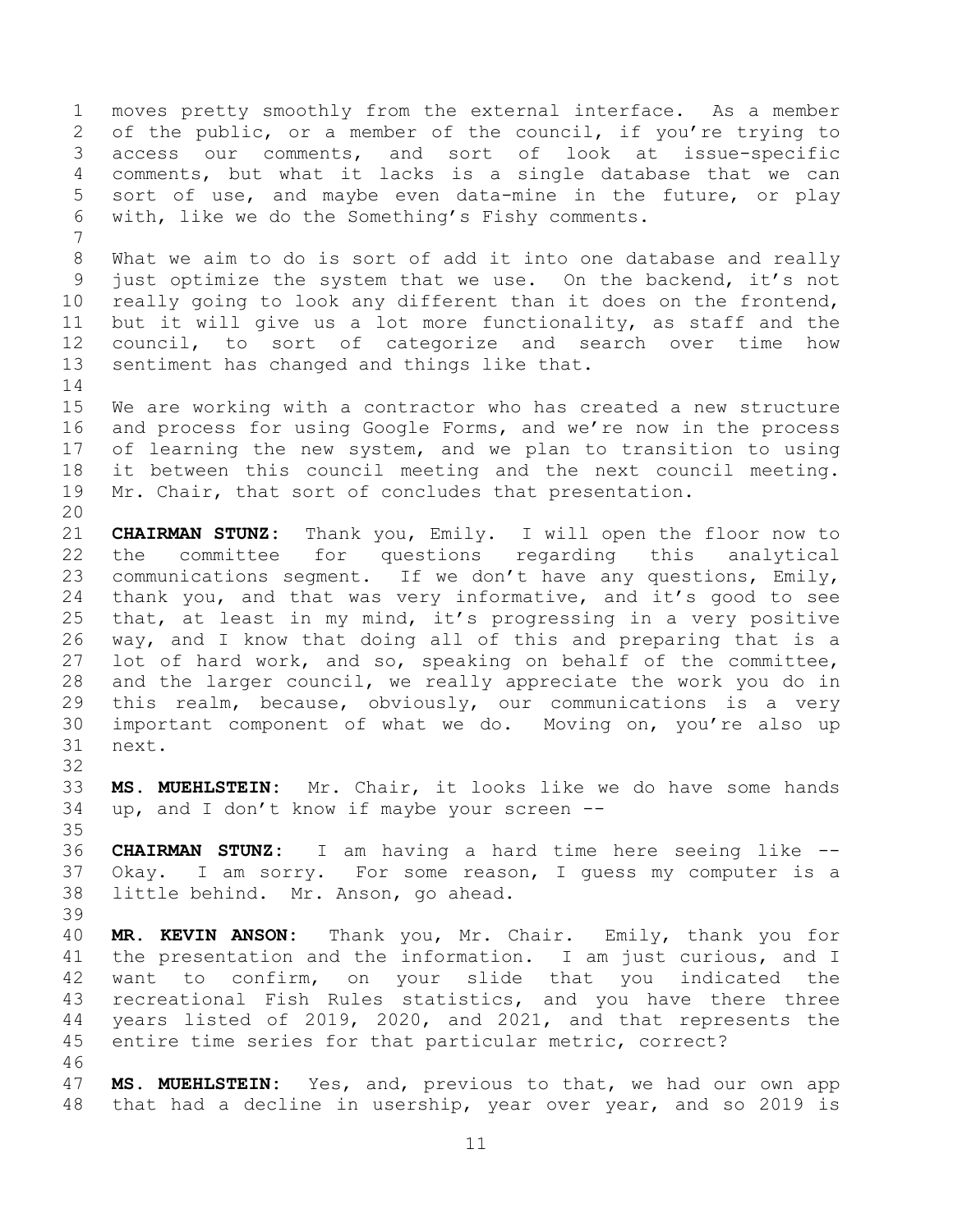the first full year that we worked with Fish Rules and have statistics from that effort. **MR. ANSON:** I'm just curious, and did you happen to look at how the topics, or the hits, changed from maybe over the three-year time period, and I know it's relatively short, but did the species change during that time period? **MS. MUEHLSTEIN:** You know, I didn't do that comparison, but I could go back, and I could do that, certainly, and I will make note of that, that it would be something that might be of 12 interest for future presentations, but, yes, it's definitely something I could do, because it might be interesting. **MR. ANSON:** Thank you. **CHAIRMAN STUNZ:** Okay. Thanks, Kevin. Bob Gill, you're up next. **MR. BOG GILL:** Thank you, Mr. Chairman. I would like to congratulate Emily, and now Carly, for what I consider an outstanding job in the O&E world, and I am struck by when, Emily, when you first came aboard, the O&E program then compared to what you've got running now and the upward growth. It's like day and night, and so congratulations, and I think you're doing a great job. **MS. MUEHLSTEIN:** Thank you, Bob. **CHAIRMAN STUNZ:** Thank you, Mr. Gill. Ms. Boggs. **MS. SUSAN BOGGS:** Thank you, Mr. Chair, and, Emily, really, Bob said everything that I wanted to say. This is a complicated issue for most of us, on a day-to-day basis. I personally use the Fish Rules app quite frequently, and I do guide a lot of the fishermen to it, because I think that's one of the most fantastic things that you and your team have come up with. I just really appreciate the information that is provided, and I will have to tell you this. When I read your presentation, I went and researched a lot of things that I really didn't realize were on the Gulf Council website, and so I encourage anyone on the Gulf Council that -- If you have any questions as to where to find these things, please do, because I found a wealth of information just reviewing your presentations for today, and I really appreciate all of your efforts and your team's efforts. Thank you. 

```
12
```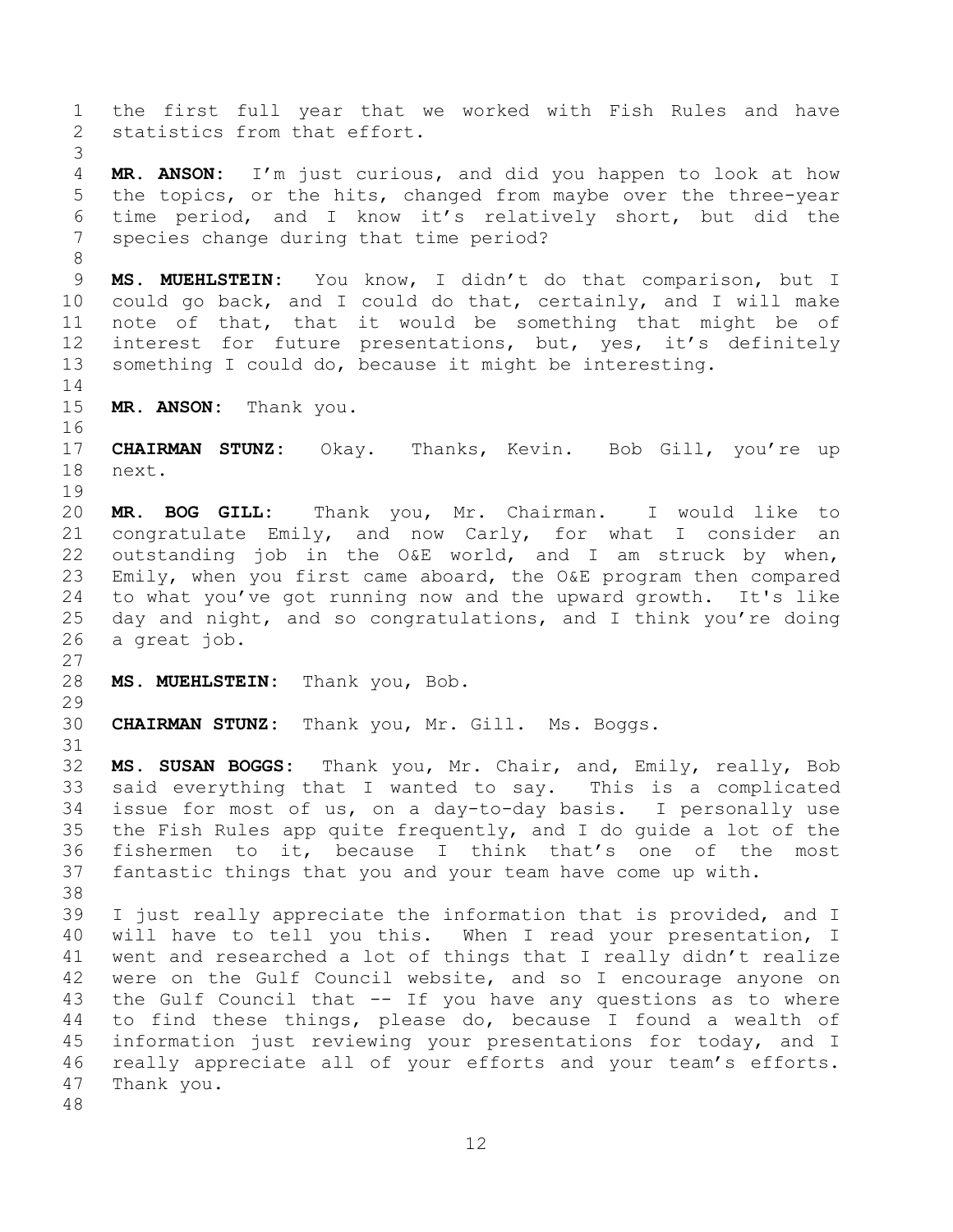**CHAIRMAN STUNZ:** Thank you, Susan. Is there any more questions for Emily and her team? Emily, I've got just a quick one for you, while we're moving on to the next agenda item. Early on in your slide, you were talking about the hits that you get from the federal fisheries regulations, and then there is regular fish recommendations, and what's the difference between those two? Sorry, and you might have said that, but I didn't catch it.

 **MS. MUEHLSTEIN:** Sure, and so we do have just a general fishing regulations landing page that will give users the option of either looking at federal fishing regulations or we link to all 13 of the state sites, and so that's more of a landings page, versus targeted views of our federal regulations. I hope that clarifies it.

 **CHAIRMAN STUNZ:** Okay. Yes, I'm aware of that now, and sorry. I wasn't clear that that's what you meant by that. Okay. Good. Well, I am seeing now that there is no hands up regarding Agenda Item Number IV. If there's nothing else, then we'll move on to Agenda Number V, and, again, Emily, that's you, regarding our social media guidelines.

 

### <span id="page-12-0"></span>**DRAFT SOCIAL MEDIA GUIDELINES**

 **MS. MUEHLSTEIN:** Sure. Thank you so much and so this is kind of a two-parter here, and so, first, what I would like the council to do is look at our draft social media guidelines that we put together this year, and these guidelines are like they're called, and they're guidelines, and they're not necessarily technical SOPPs or anything, but I think it's a really useful tool to have some guidelines, especially as our staff expands or we add new staff, so that folks can sort of understand our angle and sort of how we operate in sort of specific parts of our communications functions.

 We're going to start by looking at our social media guidelines, and then, on top of that, I added a little bit of a presentation on the council use of social media. I know that the South Atlantic has been discussing this a lot lately, and social media is kind of a complicated issue, and so I just thought it would be important to take this opportunity to sort of review how social media works, kind of more generally, and then talk about how we as a council use it, because I know it's one of those 45 platforms that sort of people either love or hate, and so I just thought it would be interesting to have an open discussion with the council committee about our use of social media.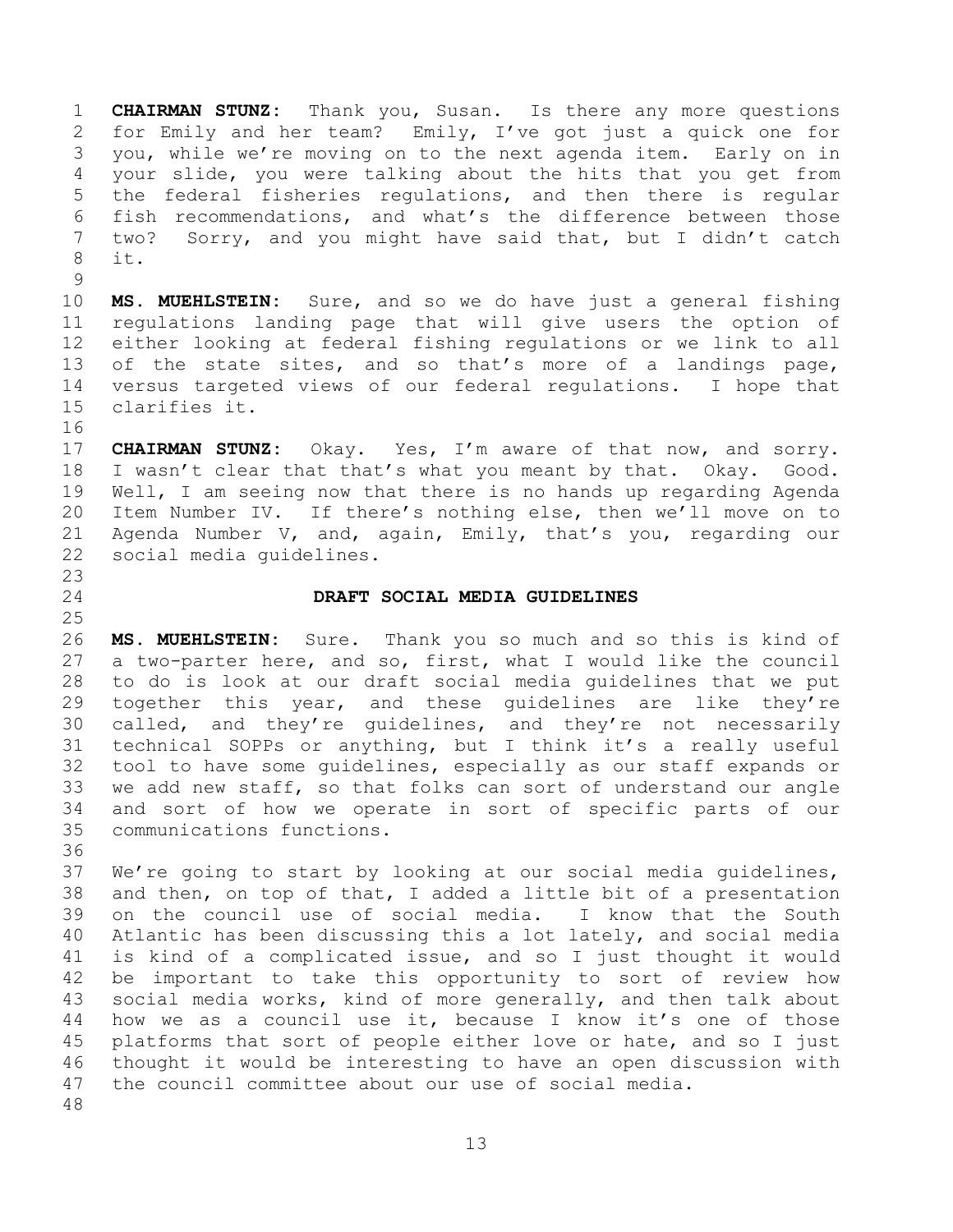The committee -- Basically, I'm just looking for discussion on this and any recommendations on how we can improve either our social media guidelines or our staff process and function, as it relates to social media, and so I guess, with that, we'll start by just sort of doing an overview of these social media guidelines that you have in front of you, and I don't think that I really need to walk you through this very much, and I'm just going to point out some highlights. 

 You will see that there is some guidance on how we start accounts, how staff might decide whether or not to start accounts, and one of the things that is interesting here is our O&E Technical Committee suggested that we actually start sort of dummy account, or placeholder accounts, in all of the social media venues that we could find, because they don't want other people to get to them first, and it's kind of a way to reserve our name, just in case we decide that we want to use those 18 platforms, and so that's something that we've done, but starting an account and sort of like that placeholder, is different than actually deciding to actively use an account.

 What you will see here is that we're sort of defining why or how the process that we would go through to determine whether it's appropriate to actually use an account.

 Next, we have some guidance on posting content, and so guidance on what kind of content that we're posting through these different social media outlets, and, next, we have some information on our photo practices and sort of our guidance there. We also have a section called "Think Before You Post", and it's kind of just talking about the consequences of social media and sort of whether or not you make mistakes or the way that, I guess, you represent the Gulf Council when you are posting on social media on one of our accounts.

 Then there is some important guidance on deleting posts, and, as you will see, if you read through the document, it's kind of the worst practice is to delete a post, rather than sort of use it as a teaching opportunity, and so that's spelled out in this document.

 Next, there's a little guidance on monitoring our accounts, and I think one of the most important pieces of these guidelines is a discussion on how we handle negativity. As a regulatory agency, I think we can expect that we have some negativity, and there is a lot of sort of personal responsibility that needs to be taken about whether or not you even respond to negative accounts, and what you will see here is, in our responding to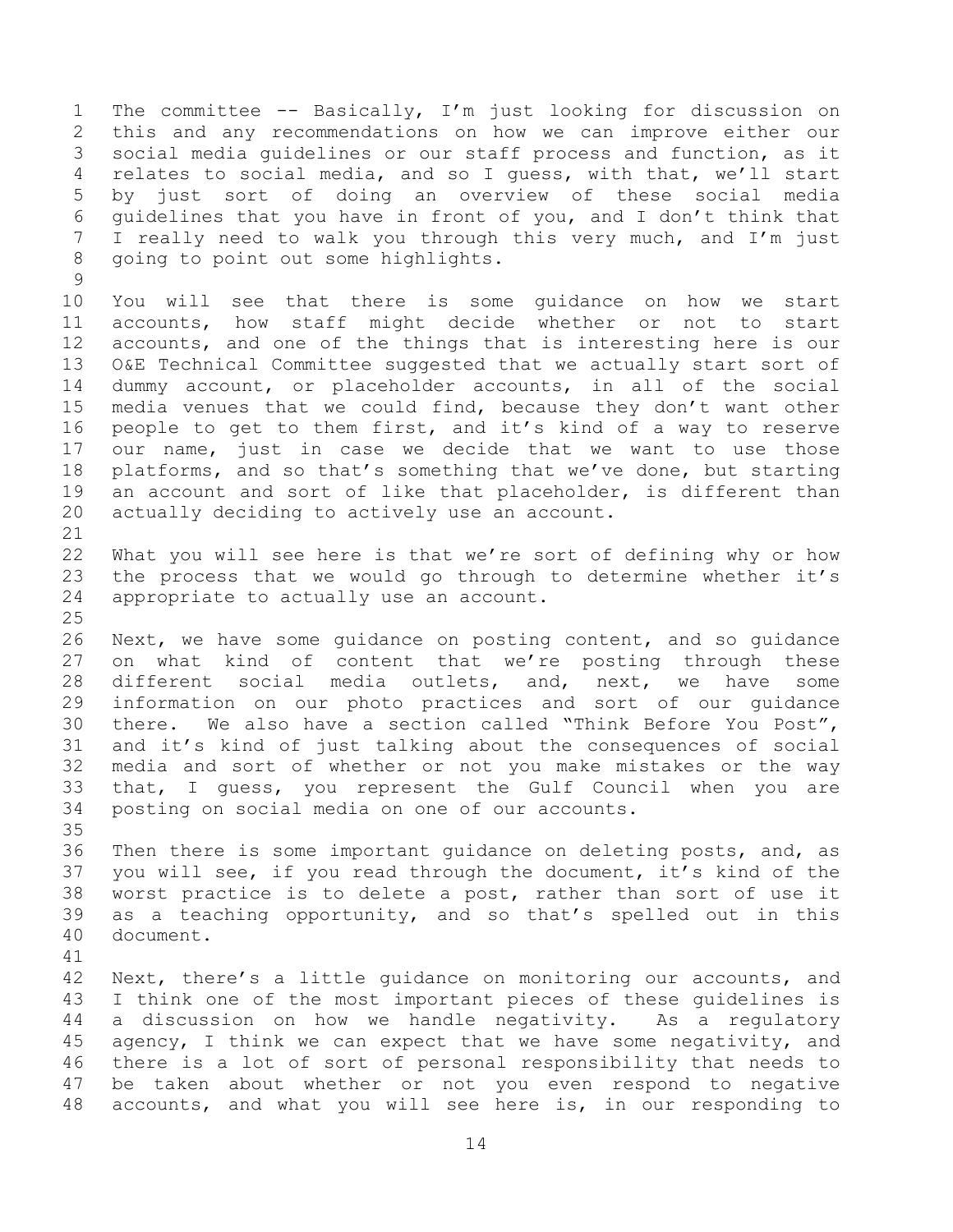negativity section, we kind of define the types of negative comments that might require some further intervention, and then we talk about the intervention that would be required there. There is also a little bit of a section on documenting negative comments and then the process that we would use to either decide to ban a user, and then, if we do decide to ban a user, so that he couldn't interact with our posts, how we would document and go through that process. With that, Greg, I think I will stop there and see if there's any discussion, before we go into the presentation. **CHAIRMAN STUNZ:** Thank you, Emily. I will wait a second here, because it seems like my machine is just a little bit behind. Okay. Mr. Gill. **MR. GILL:** Thank you, Mr. Chairman, and thank you, Emily, for that, and perhaps I missed it, but, relative to all these guidelines, who do you see as the user of these guidelines? Who is the intended audience? **MS. MUEHLSTEIN:** That's a great question, Bob, and so I intend it to be both internally and externally apparent, and so I think it's a great guidance for staff, but I also see this as being publicly available. I don't know how important it is for our social media one specifically, but, when we move on to our public comment guidelines, that one spells out a lot of the guidelines that are relevant for the public as well, and so I would like them to be both internally and externally available. **MR. GILL:** Thank you. **CHAIRMAN STUNZ:** Okay. Are there other comments or suggestions? Leann. **MS. LEANN BOSARGE:** Thank you, Mr. Chairman. Emily, at some point in the future, are we going to -- First, let me back up. I think us using social media to communicate, I think that's great. That's the way of the world today. However, there have been some recent congressional testimonies, and I guess inquiries, you would call it, with some of the larger platforms, and I'm thinking Facebook, and these revelations that it really does -- In some ways, their algorithm could possibly promote negativity, pages that seem to promote negativity, and I think that's certainly something we don't want.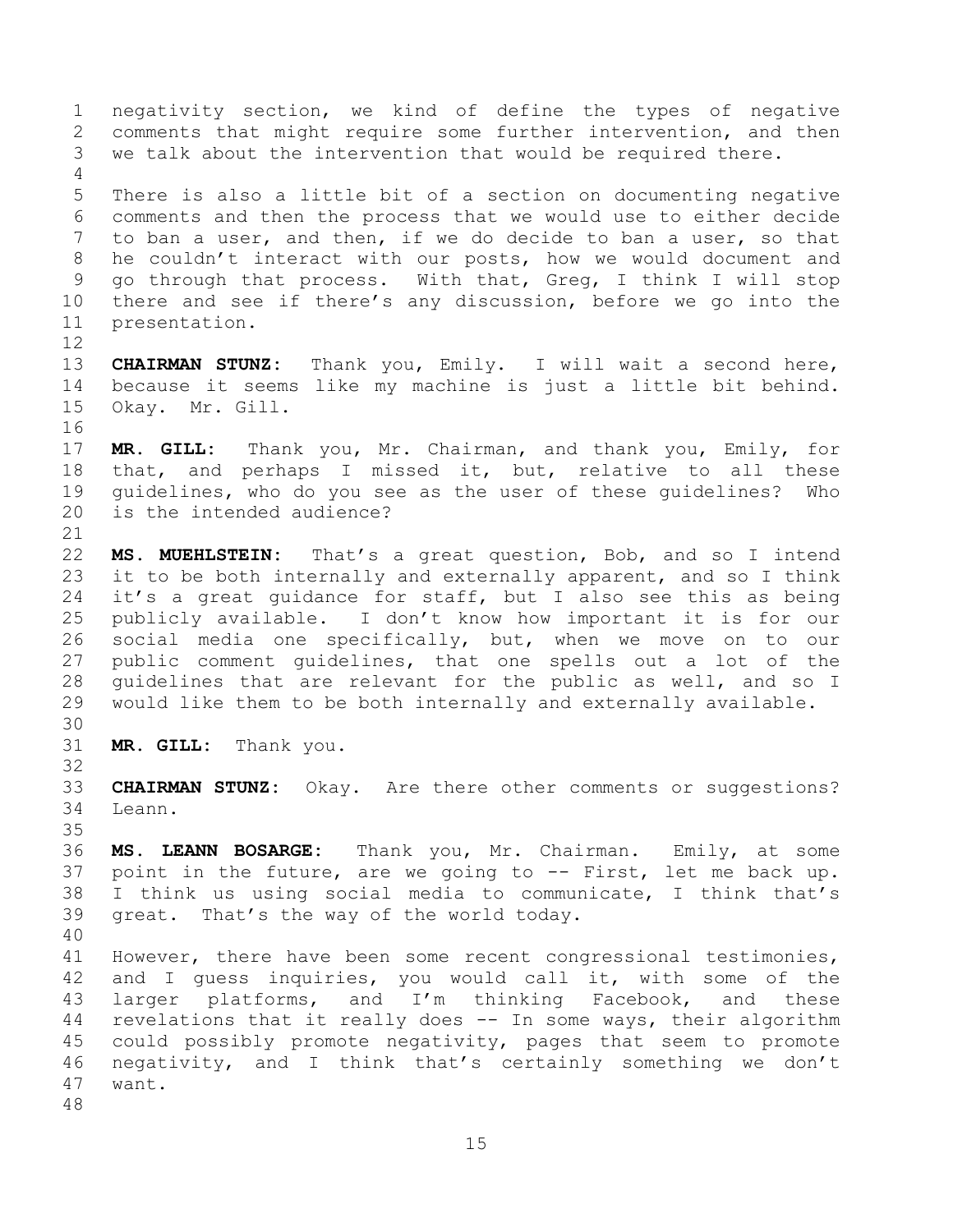I mean, there, obviously, can be animosity between different stakeholder groups on things that the council works on, and so, at some point in the future, are we going to kind of monitor how that evolves and the information that we're learning about those algorithms, and, at some point, have a discussion on which social media platforms we want to continue to be a part of or not?

 **MS. MUEHLSTEIN:** That's a great point, Leann, and I think, insofar as the way that that algorithm is used, we as a staff have used it to take advantage of the platform, and sort of trying to make sure that our analytics increase, based on the way that the algorithm is used.

 I haven't -- To be honest with you, I haven't really looked at the algorithm to figure out how to manage the negativity, and that hasn't really crossed my mind, and I think it's a great idea, and so I think, maybe in my annual review, because that algorithm does change, but, in my review of the algorithm, and sort of how we can change the way and timing and manner in which 21 we post, to take advantage of it, I think what we can also do is focus on if there's ways that we can figure out how to avoid sort of that negative feedback loop that you mentioned. 

 We, at this point, do not have any sort of process set up to formally review the platforms that we're using, but that's certainly something that we can consider, if you think that we should do that on some regular time interval. 

 **MS. BOSARGE:** Yes, and I think it would probably be something, you know, just worth looking at, as we learn about these, and we want to do our due diligence, you know, and make sure that what we're doing is very educational and outreach-focused, and hopefully positive, generally speaking, right, and so I think that would be great.

 I'm not sure, and I would love for you to look into the 38 algorithm, but what I was seeing, on the news, and I'm an outsider to this, but it seemed like it was an internal algorithm as well that Facebook specifically had that was doing this, and so I'm not sure it's something that you could control, and so thanks, Emily, and I would love to look into a little more and just make sure we stay on top of it, but no heated rush though.

### **CHAIRMAN STUNZ:** Ms. Boggs.

**MS. BOGGS:** Thank you, Mr. Chair. Emily, I would like to ask a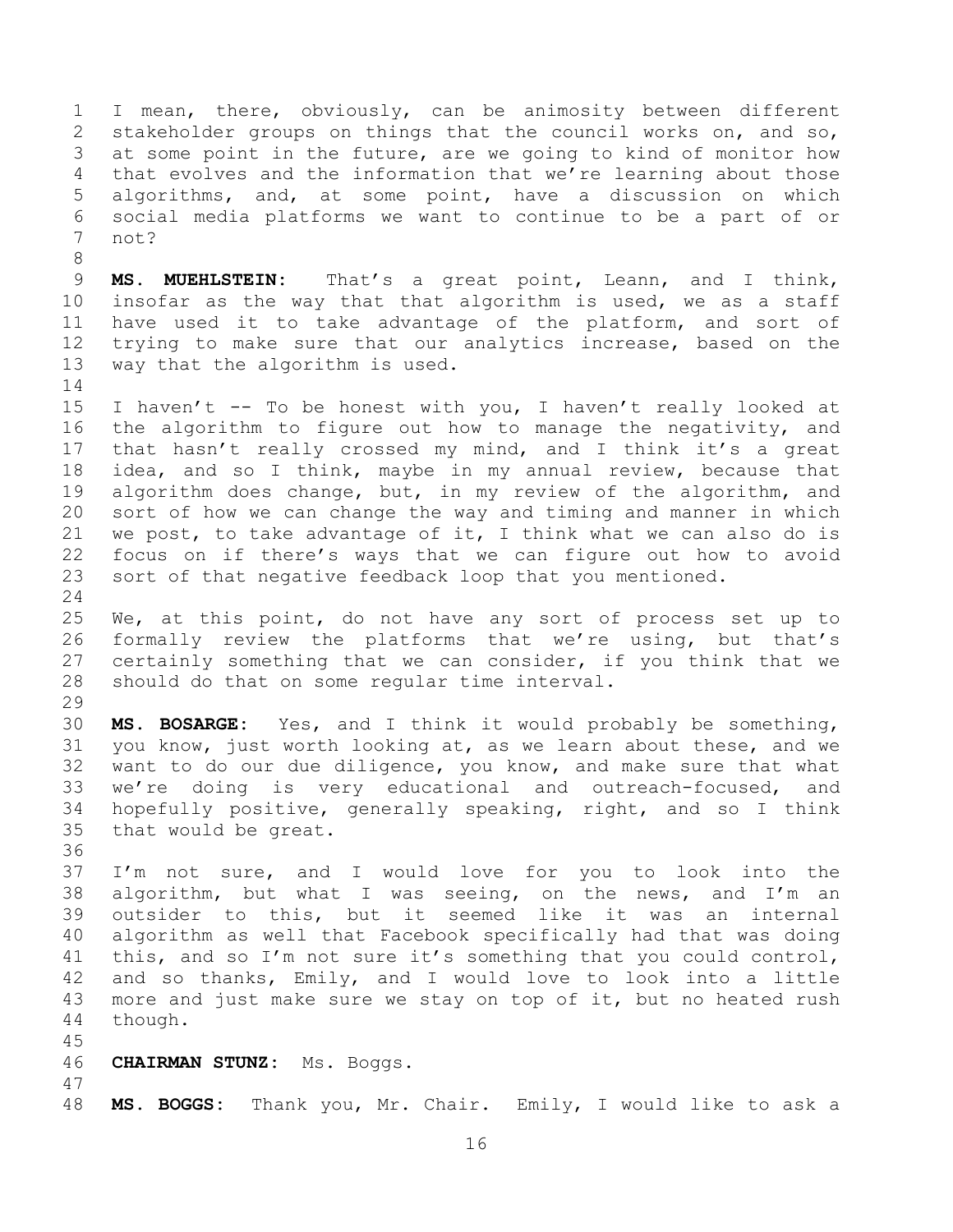question, and I understand the Public Information Officer, and that would be you, and the Outreach Specialist would be Carly, but who can actually or would be allowed to make the actual post? Would this be something that the council staff -- If someone, and I going to pick on Ava, and she says, hey, we need to do a post about this, and would she write it and bring it to you, or, I mean, what is the approval process, so that we know that we're not getting ourselves in a jam on something that gets posted?

 **MS. MUEHLSTEIN:** That's a great question, and it is sort of 12 outlined in this document, and I'm happy to sort of make it more clear, but, typically, there are three of us in the office right now that have the credentials that we need to make posts, and that's myself, Carly, and then Camilla, who is the sort of communications admin assistant.

 Typically, what you'll see, when you read through, is that certain types of posts, the ones that don't seem controversial, or are not very technical, and let's just say it's something like a meeting notice, and those posts can go up without any sort of double-checking.

 When we anticipate an issue to be controversial, we certainly run those by the appropriate technical staff member beforehand, 26 and then I think everybody in the office, and the staff, is aware that, if they want something promoted that we haven't already decided to put on our schedule, that they can bring that to me, and we'll be happy to consider that.

 Generally, the three of us are the ones that are kind of in charge of cross-checking each other, but we do bring it to technical staff, and then leadership staff, if it's something that is super intense, but, as you will see, typically, the social media channels are a secondary form of communication, rather than a primary form, and so something like a blog post has already been approved by leadership before it's been put up there.

 However, I will say that, during those conversations that ensue after an initial post is made, I myself take the major lion's share of responding to all of the social media posts, or responses, that we get, and can kind of liken that to being on like a phone call.

 You know, if somebody is going to call me on the phone and ask me a question, and, in my position, it's my responsibility to answer that person to the best of my ability, and I don't always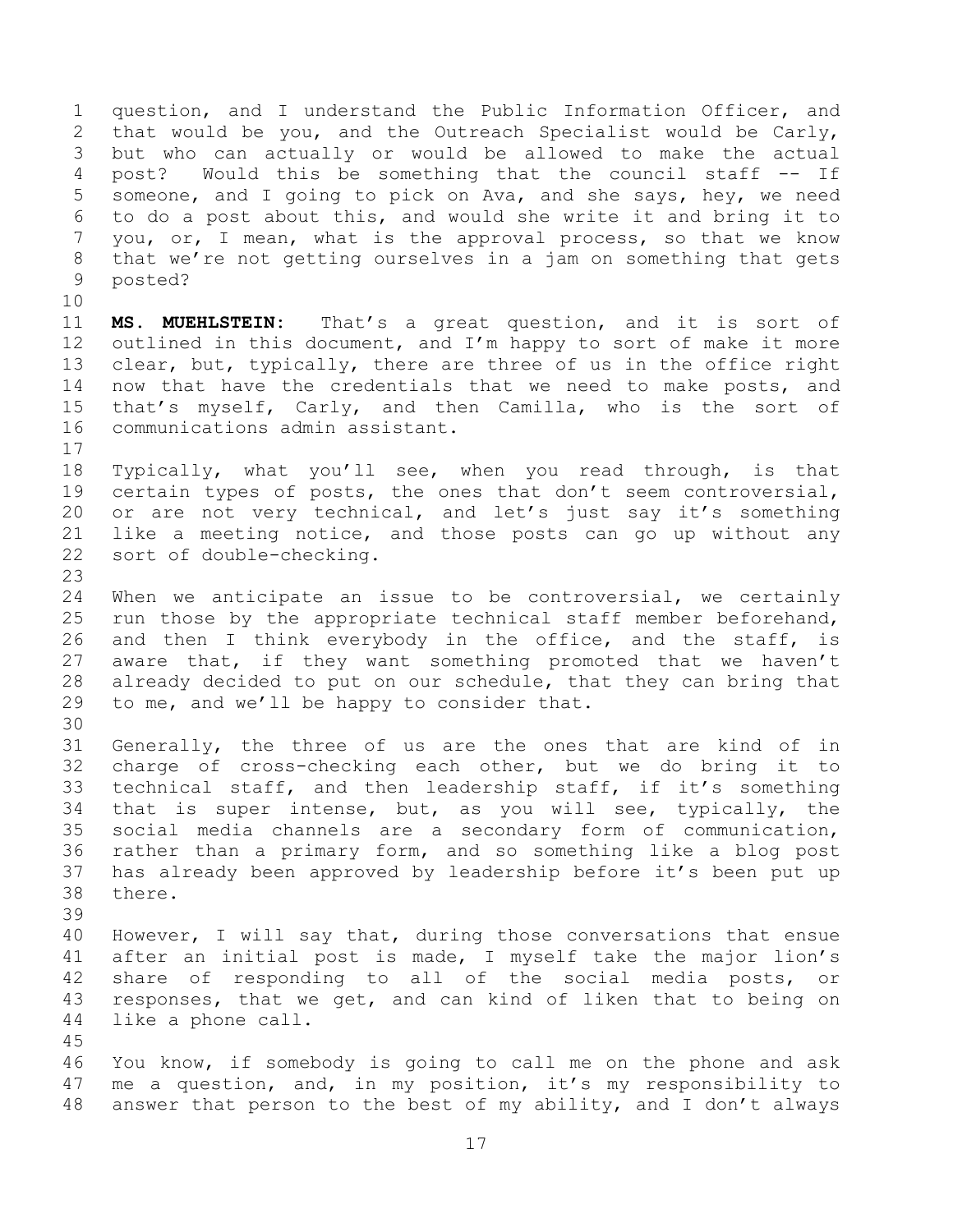have the opportunity, on that phone call, to call Carrie or John and make sure that that's the appropriate response, and so it's kind of the same on social media. It's that sort of the buck stops with the Public Information Officer, I guess, and that's why I'm the one that engages in the majority of the sort of conversation that ensues after initial posting.

 **MS. BOGGS:** Right, and I appreciate that you, and you're right that you did outline that very well in this document, about the nature of the matter and kind of steps to get there, and my main question, and I didn't ask it properly, and you answered it, was who has the credentials, and, in other words, not just anybody 13 can get on there and put out a post, and we do have some stops, 14 where we're monitoring it, and it's just not open for everyone, and so thank you for your time and your answer.

 **CHAIRMAN STUNZ:** Thank you, Susan. Any others, before we move on to the presentation? I don't see any more hands, and I will give it a minute or two more. Emily, one comment that I had, and as you well know, and I don't know if other members of the committee or council -- During the other discussions of the 22 workgroups and other education and outreach folks, the discussion was we sort of had two options.

 You know, we're putting information out there, and the comments are turned on, and the other option, of course, is to turn the comments off, and so you kind of weigh these options of are we getting any useful comments, and how much of that time is it taking you and others to respond to those, but, as Leann and some others have pointed out in the past, those tend to compound, and they can often turn pretty negative real quickly, and I don't think that looks good on anyone, and so something to consider, and hopefully you'll address this in your talk, or later in the committee meeting, but do we want -- You know, do we want that, as a committee?

 Do we just want the information to go out there and there's not an ability to comment? I don't know, but, you know, sometimes I personally feel like it gets out of control just a little bit, even if you follow the guidelines here, and you get a string of whatever, hundreds of comments, that are largely negative that we would have avoided just by, you know, here's the information, or here's the meeting, or here's the new rule or regulation, and you sort of just move on. I don't know, and it's definitely something worth considering. 

 With that, Emily, and so I don't know if you'll address that now or later, but, if you want to move into your presentation,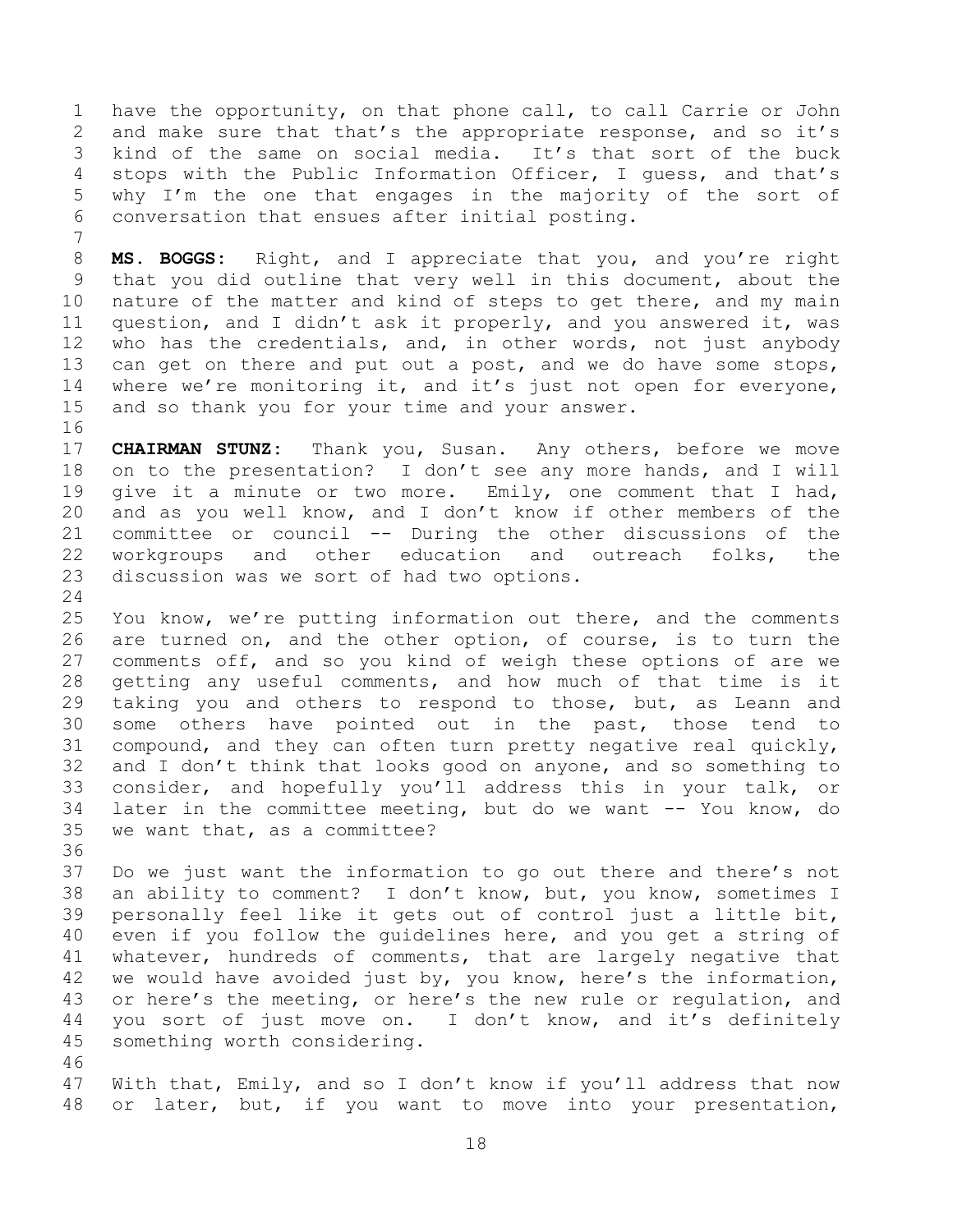<span id="page-18-0"></span> that's fine too, and it's up to you. **MS. MUEHLSTEIN:** I think maybe the best way to answer that question is with this presentation that I'm going to give, because I have what I believe is a pretty clear answer to it, but I would like to sort of back it up with the research that I did through this presentation, if we can move on to that. **CHAIRMAN STUNZ:** Okay. Whenever you're ready, and that's Tab O, Number 5. **PRESENTATION ON THE COUNCIL'S USE OF SOCIAL MEDIA MS. MUEHLSTEIN:** This presentation, as I have kind of alluded to, is going to be a little bit of a deeper dive, not only into sort of our use and our rationale for using and how we use social media, but it's going to go into a little bit of how the algorithm works right now and how and why that impacts us, and so let's go ahead and jump on in. Thinking about why specifically we use social media, I think our rationale, and our reasoning, for using social media is pretty similar to why any sort of company, or organization, would do so. First, it's for growth, right, and so it expands our audience, and it does connect us to a target audience, and it does increase awareness about our organization. I think one of the things that we all understand is the council exists really to help engage and sort of build a bridge between the fishing community and the science and the sort of management of our nation's fisheries, right, and it's really neat that we have this local-level body that gets to sort of do that, through the council members themselves, but also through the public comment and through all of the advisory panels and sort of fishermen that sort of surround us in our community. The next thing that social media does is drive traffic, and so this is really interesting, because it drives traffic to things that we put up, and it can drive traffic to our web resources, and I know, to Susan's point earlier, we have so much information on our website, but, if you don't know to look for 42 it, or you don't know that it's there, or you don't know it's useful, it just sort of sits there, and so one of the things that we can do for Facebook is say, oh, have you seen this discard dashboard that we have that will show you the magnitude of discards. It's something that we can use to sort of promote some of those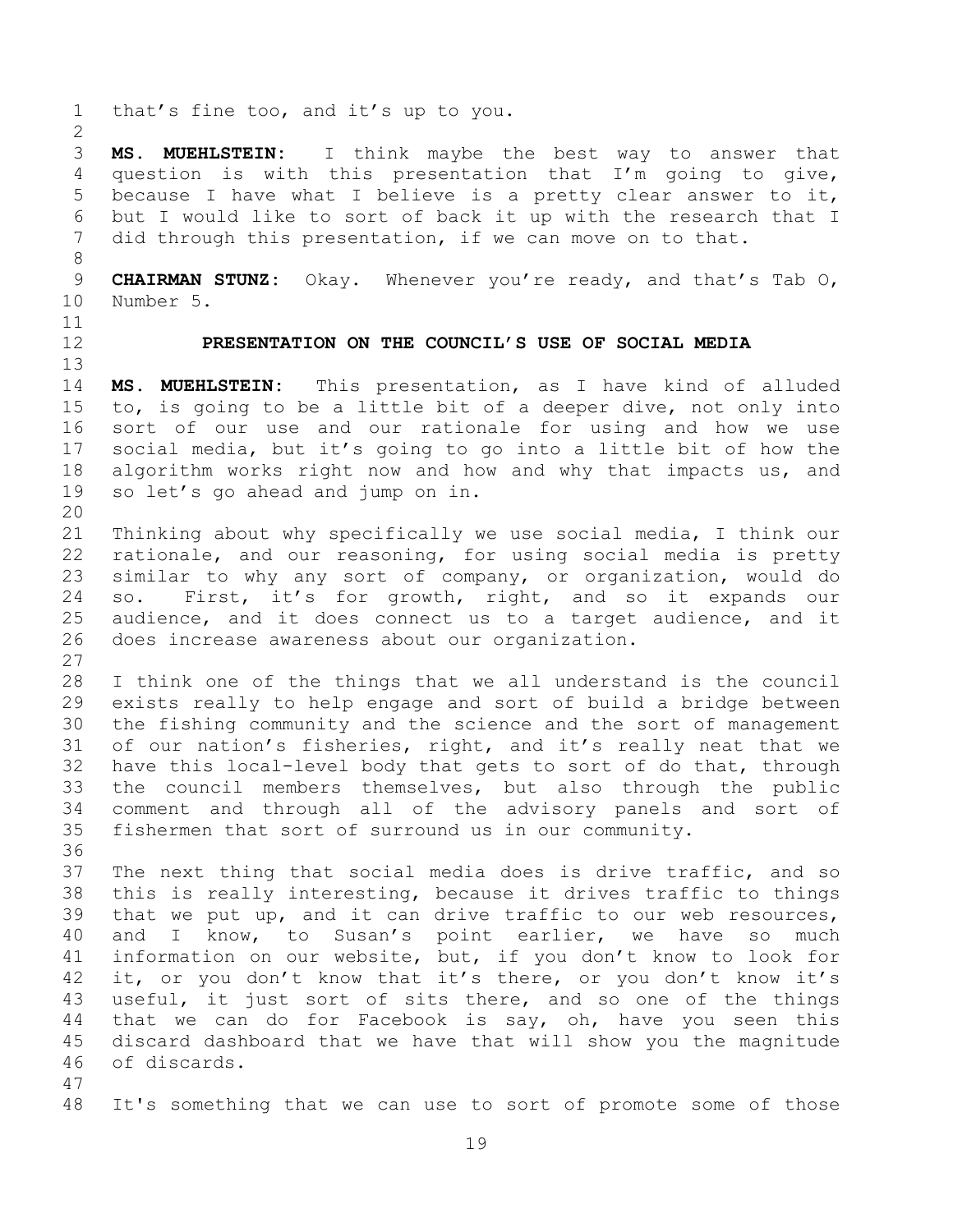materials that we're already producing and housing on our own website, and we can also drive traffic to our public comment opportunities.

 You know, it's one of those places where we primarily go and say, hey, the council is making this consideration, and how about you give us some comment on it, and then what you will see is that we do have to remind them that Facebook itself is not an official public comment forum, and so we do have to send them to our official public comment record, but that's a really important thing that we can do through our social media.

 It also gives an opportunity for us to have some educational opportunities out there, and we do have a Fish Fact Friday, which is a reoccurring post, and it's really just sort of a fun, positive educational thing that we do on a weekly basis, and we can also drive traffic to external resources, things like the NOAA quota monitoring page that I know a lot of our users are 19 really interested in, and that's something that we can say, hey, guys, did you know that this existed? 

 Next is customer support and outreach, and so this really does provide us with a direct platform for discussion, and what's interesting is, sort of in our offices, we definitely get phone calls, and we get emails, and they're often the same question being asked over and over again by a different person, and one of the things that's really cool about social media is somebody can ask a question, and the answer will be put up there, and then, rather than having to answer the question over and over and over again, it's actually there, and it's living history.

 Also, it does build a rapport with anglers, and I know that it does become quite negative, but what we're basically doing is we're going to where these guys are in their spare time, and we are putting ourselves out there and trying to really engage with them where they're engaging anyways. 

 Next is reputation management, and so it really does build relationships. We do have a lot of sort of chat -- We have that back chat function that happens, that you don't necessarily see on the page, or somebody might comment, and we're able to 42 respond and say, hey, here, this is a resource that can help you with that, and so it allows us to sort of build relationships with our fishermen.

 It also allows us the opportunity to present factual realities, and what I mean by this is I think there's a lot of groups out there -- If you sort of look at a page like Tampa Offshore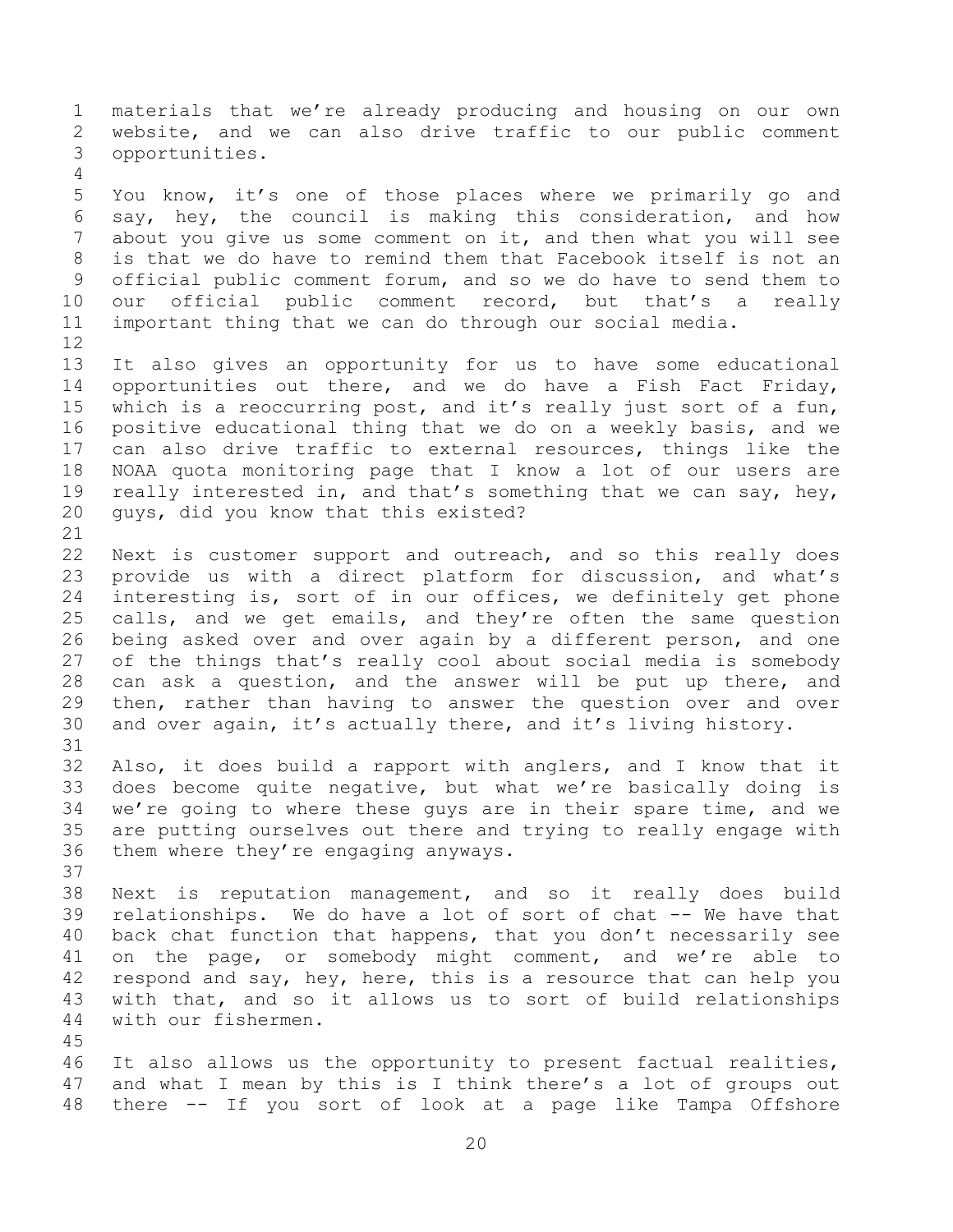Fishing, there are groups that already are talking about the Gulf Council and what the Gulf Council is doing, and it's really helpful for us to be on the same platform and be able to respond to those discussions, because sometimes those discussions aren't based on reality at all, and so it's nice to be able to kind of 6 go in there and be like, oh, no, you guys  $-$ - I understand where you're coming from; however, this is what is actually happening. Then, finally, it's a great tool for public relations. It's a platform for us to disseminate information, and it builds an audience of interested parties, and we'll talk about that in the analytics, and that's one of the really cool things that happens through social media, and then sort of alluding to what we just talked about with public relations, and, if we're not the ones to be getting the word out on this platform, somebody else will, and that word might not necessarily be that factual reality. We do have two active social media platforms, and they're both with Meta, the parent company, and so, in Facebook, in 2021, as you will see, we had 12,000 followers. One of the tongue-in- cheek things that I like to say is that you don't have to like us to like us, and that's sort of a way to say that there's a lot of people out there that aren't necessarily our followers, but are actually engaging in our content anyway, and so you will see that we had 89,000 engagements. That is 89,000 times that people liked or commented or shared or clicked on our content, and we reached over a million people this year, and then, through Instagram, since we just started this platform, we have 123 followers, with 3,000 engagements and then 300 extra reach, and so that's just sort of an interesting view. If you think about our council listserv, I think I showed you that we have about 5,000 subscribers to the listserv, and so, if you think about the fact that, on Facebook, we're reaching a million people, versus 5,000 when we publish a press release, that's pretty significant. Let's go into this algorithm a little bit, and so, generally, I think a lot of you, especially those of you that are sort of analytically driven and maybe don't use social media, you will recognize that an algorithm is a set of steps that are followed to solve a mathematical problem or complete some sort of computer process. In social media, it's a little bit different. An algorithm decides which content a user will see and then the order, and it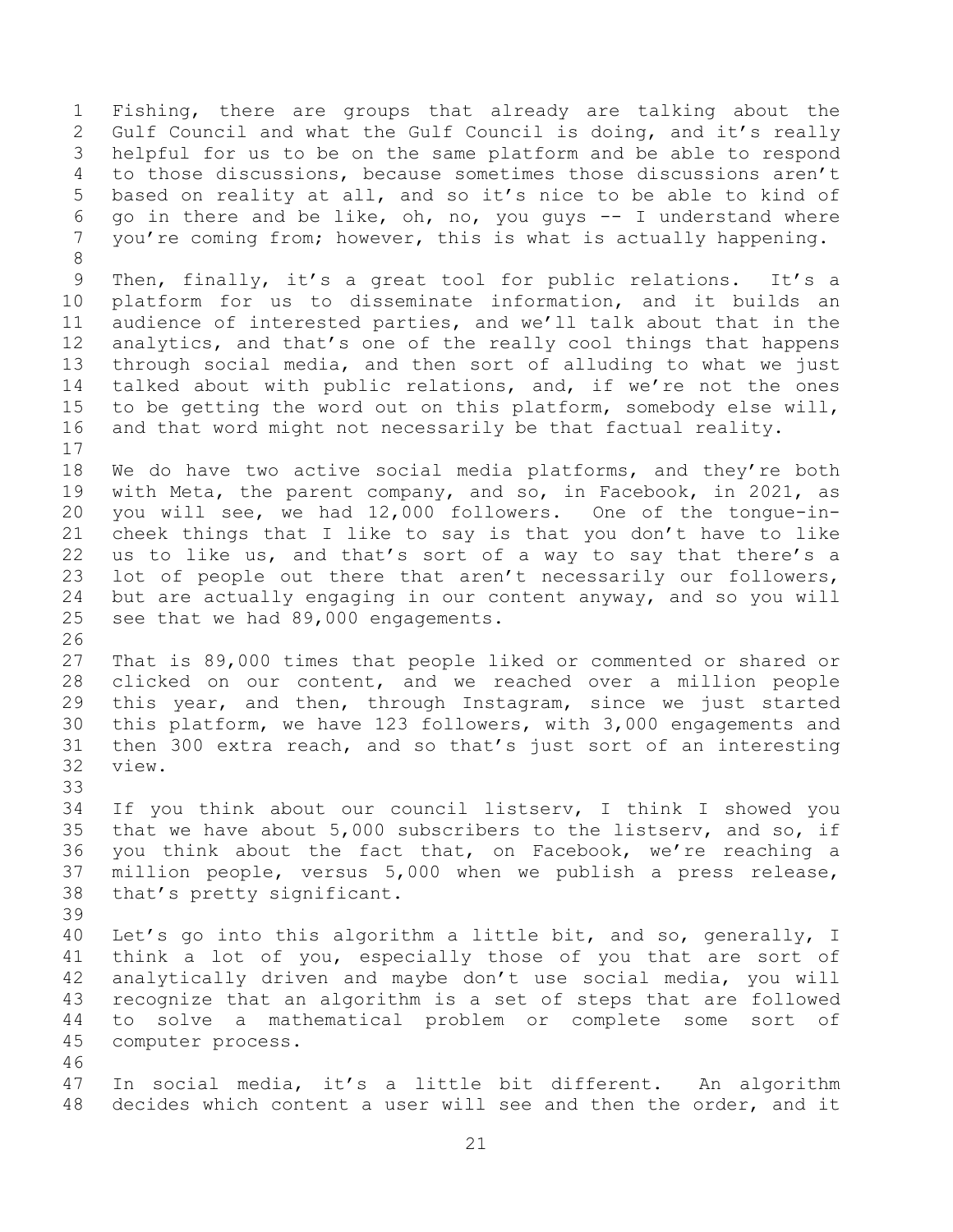sort of ranks the priority order in which that content will be presented to a user. According to Facebook itself, the goal of the social media algorithm is to share content that will be, quote, most valuable and meaningful to an individual over the long-term. The algorithm here really does control what you're seeing, and I think this algorithm is what drives sort of the negativity and positivity feedback loops that you will see in social media. How does that algorithm work? It's the same for Facebook and for Instagram, because it's both with that parent company, and there are four factors that drive whether or not your posts will be seen on somebody's newsfeed. The first factor is inventory, and so that's going to be the amount of content available to each user at any time, and that's kind of an obvious one, right, and like, if there are 500 different things that that person can see, then you're going to be less likely to be seen, but, if that person only has fifteen things available, you're going to be up at the top, and that's something that we cannot control, is the inventory available to folks. The next is likelihood of engagement, and this is a really important one for us, and so the likelihood engagement promotes posts that users are more likely to engage with, and it demotes content that users don't want to see, and so, just to go into it a little deeper, there are two types of engagement. There is active engagement, which is those likes and comments and shares, and then there is passive engagement, which is how long you're actually looking at a post that's on your newsfeed, and so it tracks both like your active use of something and your passive use of something. What's important here is that, if you have spent time looking at our posts in the past, if you have reacted to one of our posts, or commented on one of our posts, or shared one of our posts, what this means is that the algorithm is going to promote our content on your newsfeed in the future, and so it's sort of this feedback loop of like, the more you interact with us, the more of our content you're going to see. The next thing, which I think is really interesting, and something that happens to be really important for us as a council, is this neural network, and so it relies on a user's past behavior and behavior of the user's connections to determine relevancy, and so, much like that likelihood of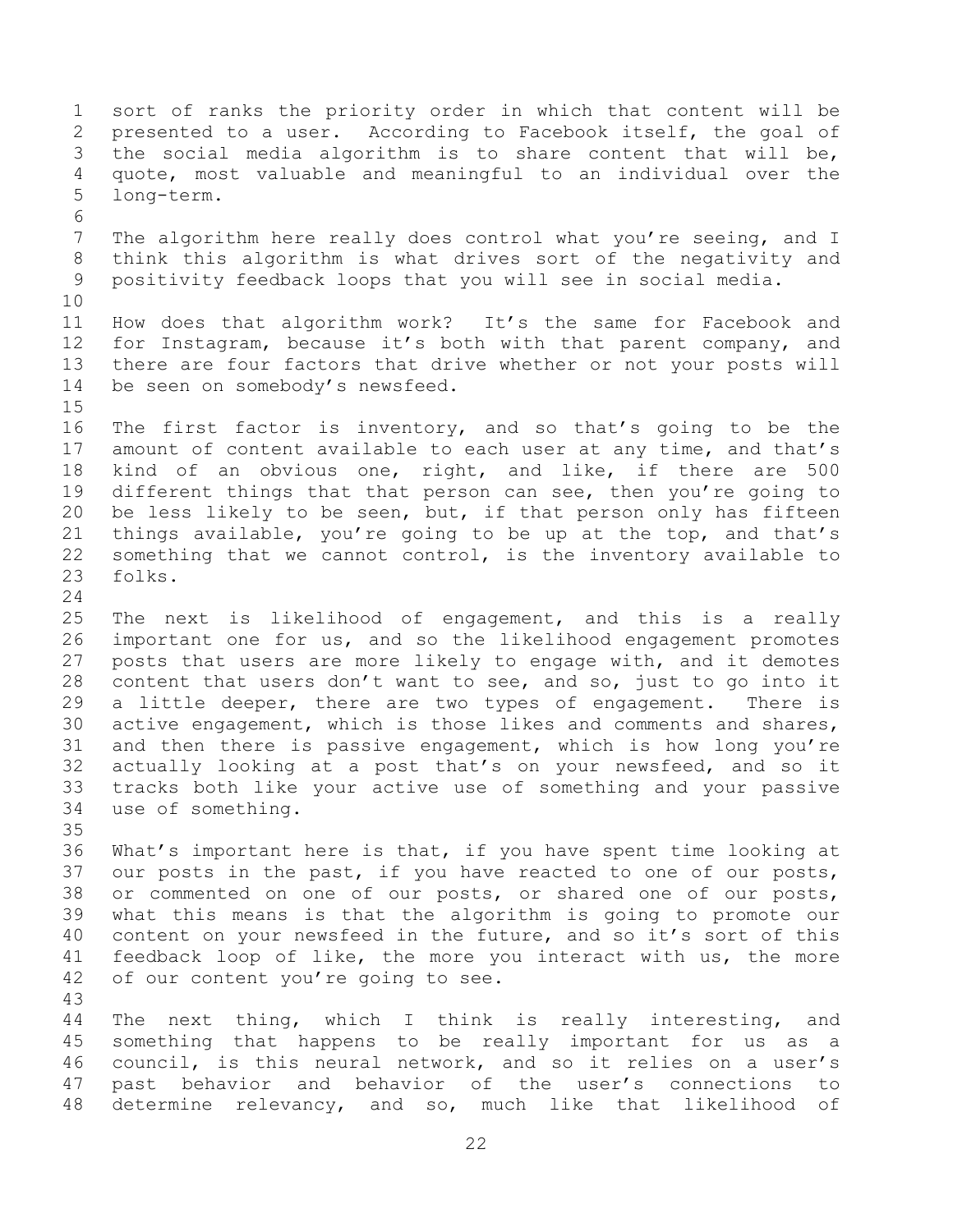engagement, and like, if you engage with us on our social media, you're going to see our content more, the next one is, if your friends engage with us on social media and so, if people that you are connected with on social media are interacting with us, you are then going to be more likely to see our content as well. Then the fourth one is something that we can kind of control, but it's a little bit less important, and it's the media type,

 and so the algorithm likes to give you a variety of photos, videos, and links of everything, and so we try and sort of give all that content on our page, but those two in the middle are the ones that I want to focus on here, especially as it relates to Greg's question, which is, if we were to turn off the comments, and we were just to simply post and make it so that you can't interact with our posts, you are automatically going to then be reducing the amount of reach that you have. 

 You're going to reduce the amount of people that see your posts, because your friends aren't interacting with it, and so the algorithm isn't putting it on your page, and you're also going to reduce the likelihood that you are going to see that information come up over and over again, because, if we're not allowing for interaction, then this algorithm, these two little ones, are sort of cut out, right, and it's going to suddenly make our content a lot less relevant on people's newsfeeds. 

 I just wanted to show you three examples of things that, from the outside, you probably, as a user, aren't seeing, but then, if you look on the right-hand side of the page, you're going to see what I see in the background, and I think these are kind of interesting examples.

 This is an example of what we would all consider to be a negative news, right, and it's the announcement of shutting down the lane snapper fishery, and so this is one of those ones that we posted and we braced for impact, right, and we knew that it was going to be a negative post.

 If you look on the left-hand side of the screen, it shows you the post, and then it also shows you sort of the on-the-surface analytics that one might see. What you're seeing is that we 42 have 114 people that gave us a reaction, right, a grumpy face, a thumbs-up, or a laughing face, and then you'll also see that there are 290 comments on this post alone, with 300 shares, and that shares information is really good. 

 What you don't see is on the right side, and these are the insights of the post all together, and a lot of those shares is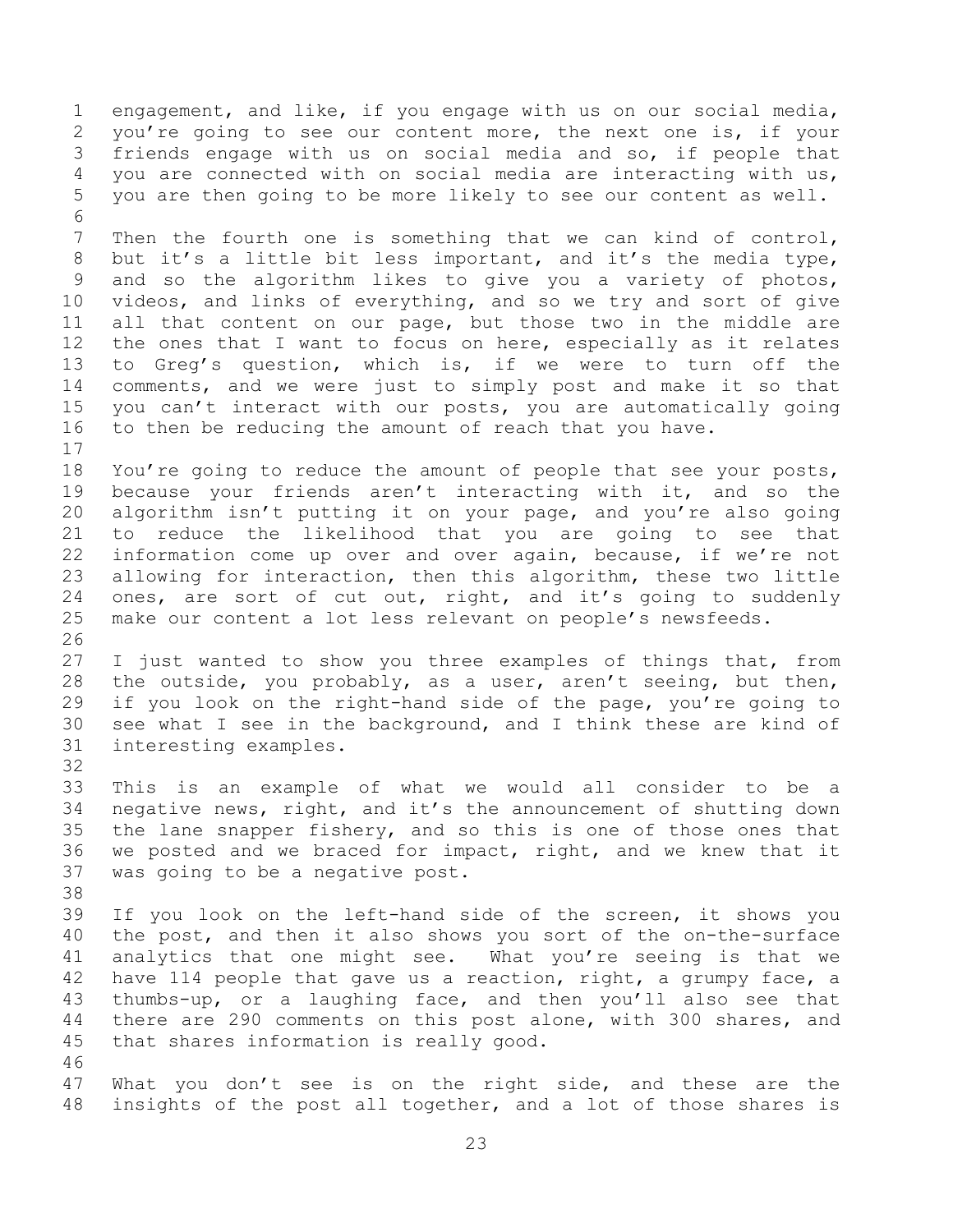when people decide that they're going to put that on their newsfeed, and that's what makes something kind of go viral, and so what you will see is, even on our post, we only have 114 reactions, but, overall, through all the shares and everything, there is 939 reactions on everybody's share of this post. You'll see that there is 1,400 comments, in total, on this post, through everybody's pages, and what you will also see, which I think is really important, is 14,000 people clicked on the link and read the news bulletin, or I'm sorry. It's 1,400, and so that's really important, that we have now driven 1,400 extra people to the actual source of information itself. I thought it was interesting to share sort of the backend of what you don't see, I think, and, overall, there were 100,000 people that saw this post, and we had 290 negative comments. Like, when I sort of weigh the cost-benefit of that, yes, there's a lot of negativity, but there's also a lot of opportunity for then people to be exposed to that content. Here is positive news, and it's a little bit of a different tone here, and so this is the federal for-hire season reopening for red snapper, and what you will see is we had 191 reactions, 234 comments, and 1,000 shares, to this post alone. If you go over to the sort of backend here, what you will see is we had almost 250,000 people that saw this post, as a result of those thousand shares and all of those engagements. There was almost 4,000 reactions, and there were almost 2,000 comments, and there were 3,000 people that clicked the link and read the information, and so, again, I just think it's interesting to sort of look at what's actually going on with the post in general, once it sort of leaves our posting. Then our final slide will show you educational, or informational, posts, and so this is us posting a blog article that we wrote talking about bait and whether or not the bait that people were using were legal, and you'll see we had fifty reactions, and not too many, and ninety comments, and fourteen shares, but you will see that -- One of the things that I really think is important here is link clicks, and, based on this one posting from Facebook, 719 people read that article. That's all I had for this presentation, and I just sort of wanted to clarify a little bit about how social media algorithms work and sort of what that looks like in the real world, and so I'm happy to answer any questions or take any suggestions on how we can improve, or change, the way that we're doing things right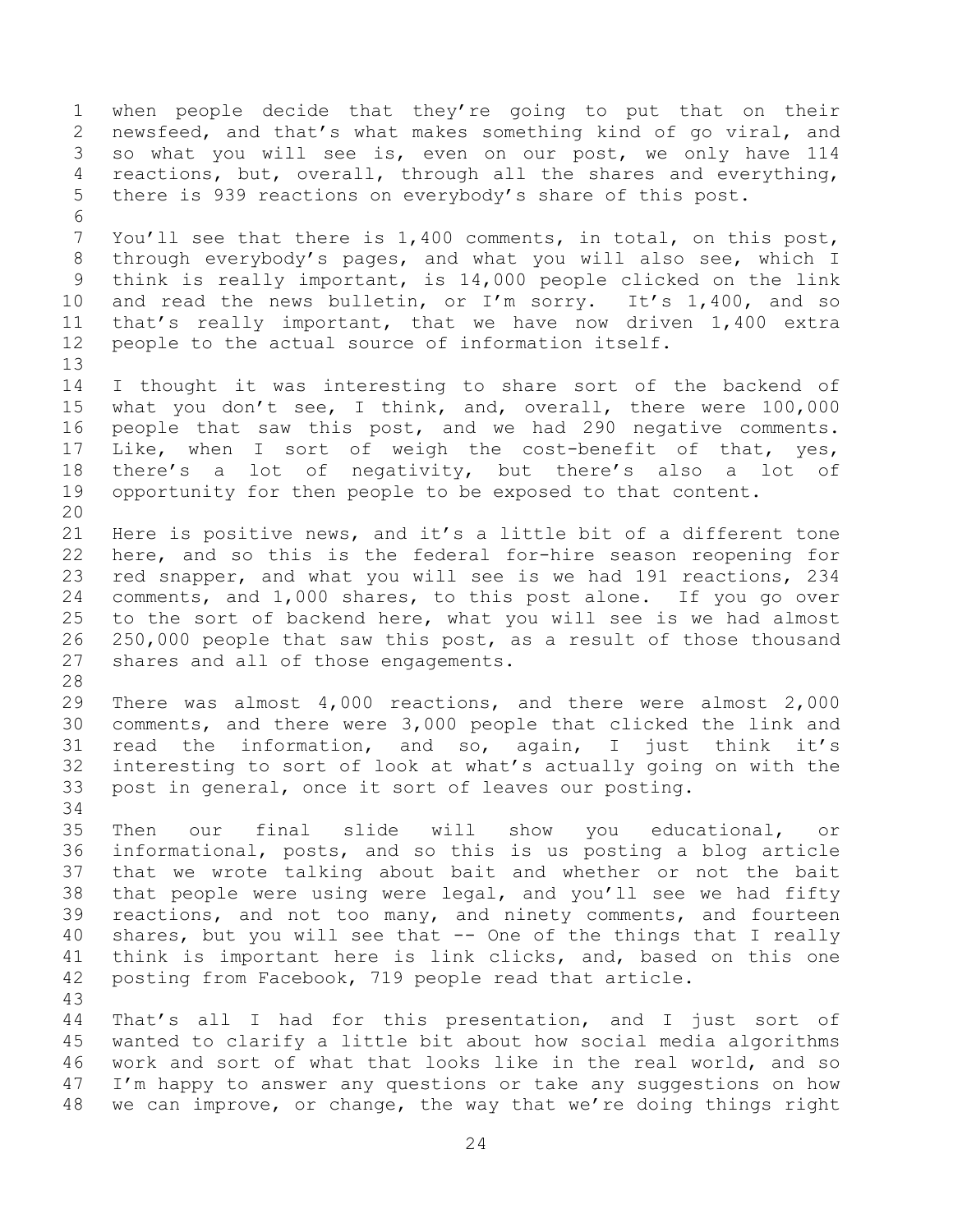now.

 **CHAIRMAN STUNZ:** Thanks, Emily. Let's pause there for a minute, to see if there's any questions regarding this last presentation. I am not seeing any, but, while we're waiting, 6 Emily, the thing about  $--$  I understand that, behind the scenes, 7 things compound, but if you had the comments -- My earlier comment was regarding the negative comments and trying to avoid some of the negativity, and we have enough negativity as-is, obviously, in my opinion, but can't you still share the post, even if the comments were turned off, like in this instance, with this bait post?

 **MS. MUEHLSTEIN:** You know, the truth is that I don't know enough about whether or not you could, and, whether or not you could share the post, you're still removing two other opportunities to interact with the post, and so I think -- I can speculate that, in either instance, if you at all limit the way that people are able to interact with your post, or the way that we are able to respond, you're going to negatively impact the reach that that post would have, but it's definitely something that I would have to look into a little bit deeper, but I do fear that turning off the comments is going to drive down the reach that we have pretty significantly.

 **CHAIRMAN STUNZ:** Okay, and so I'm not seeing any more hands. If there's no questions, then we'll move on to the next item of business, and so that's going to be Number VI, which is the Public Comment Guidelines.

#### <span id="page-24-0"></span>**PUBLIC COMMENT GUIDELINES**

 **MS. MUEHLSTEIN:** Okay, and I'm sorry, and I'm sure that you guys are sick of hearing from me by now, but I'm rolling through it. Okay, and so, going to the Action Guide for this, again, these are just draft public guidelines that I want you all to look at, and, hopefully, if you have any feedback, or recommendations, on how we can either improve the documents or our staff process and function in this area, then now would be the time.

 Our next guidelines are our public comment guidelines. To some of the earlier questions, I see these being both internal and external documents that people can reference, and this one especially is one that I think spells out our public comment process, and it talks about deadlines and things, and so it would be a very helpful document for the public to have. 

I will just walk you very quickly through this. Some of the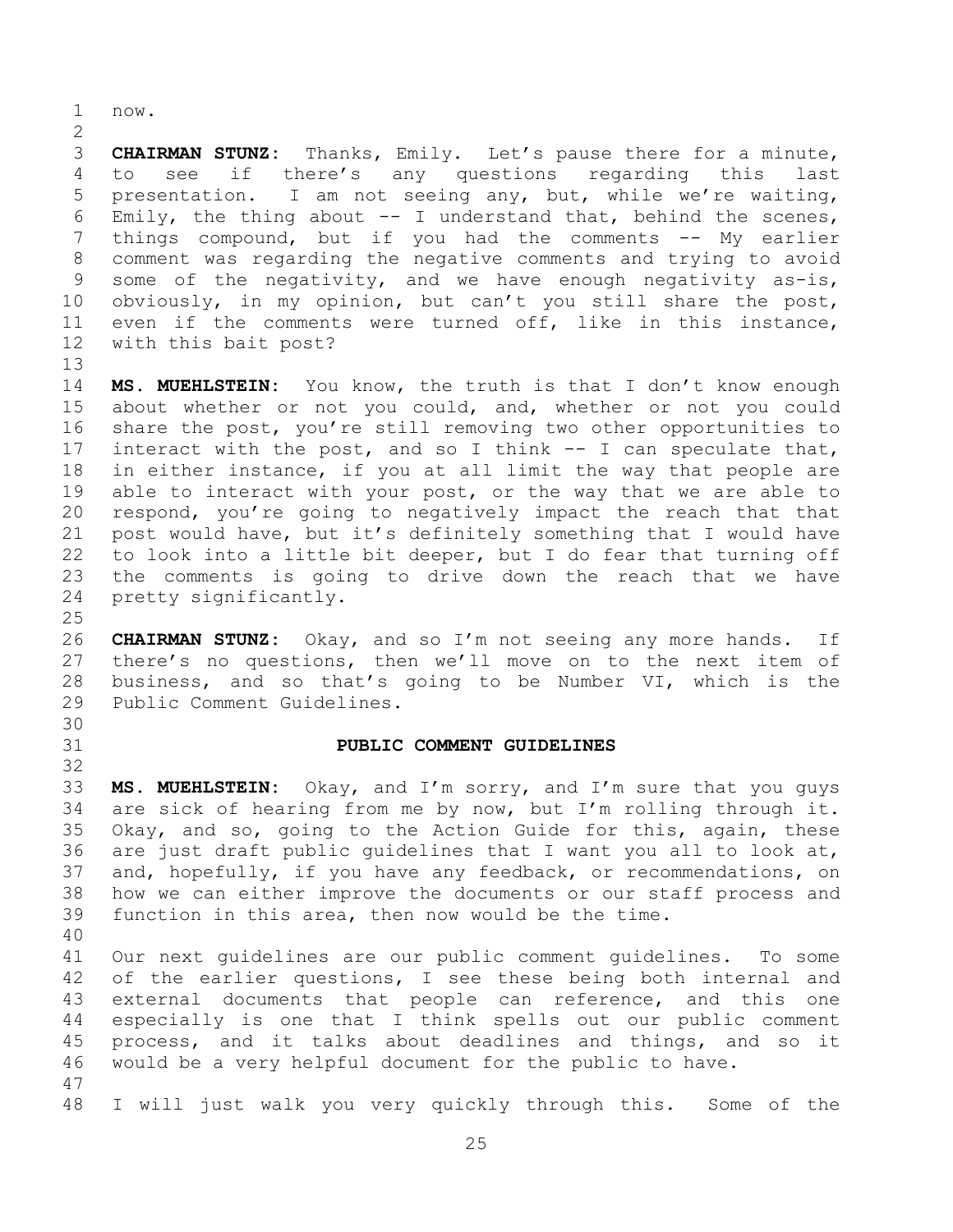important things, as we go through, is we define our collection of written public comments, and one of the things that I want to point out, in this section, is that, while we do ask commenters to submit some of their personal information, like name and email address and their location or association with the fishery, that there is a mechanism for submitting anonymous comments. That is something that we've talked about a little bit in the past, that you can actually submit written public comment anonymously by choosing not to fill out those data fields in the online comment form or simply by requesting that your comments that are sent via email do remain anonymous, and so I just wanted to sort of point out that that is a piece of this that's in here that I think is important to highlight. Next, we move on to talk about sort of our general comments and our council-specific comments, or our council-action-specific comments, and these sections not only outline the process, but it would also outline some of the deadlines for submitting comment, in order to make sure that they're summarized and presented to the council. Moving on to the solicitation of comments, we talk about how we, as a staff, promote the opportunities to give public comment, and then, sort of finally, one of the important pieces of these guidelines is the section on relaying comments to the council, and I just wanted to point out to you sort of one of the important thinks, I think, that's in this document, and that is we do spell out that staff does not distribute public comment directly to council members through email. I think some of you guys who are sort of legacy council members have seen this go back and forth over time, where we'll get an email during council, and that commenter will say, can you forward this to the council, and we do have it now written, sort of in policy, and it's kind of been an informal policy, but now it's written in this, and it says that, no, we do not forward, because we don't want to sort of bombard you guys with those emails, but what we do is upload them to the appropriate comments forms in real time, and so they are available as soon as possible. 

 Then the next thing that I know has been an issue of conversation, over time, is that we write in here that we don't quantify the number of comments received in support or against an action, and I think this is sort of based on the fact that the council commenting process is not a direct democracy, right,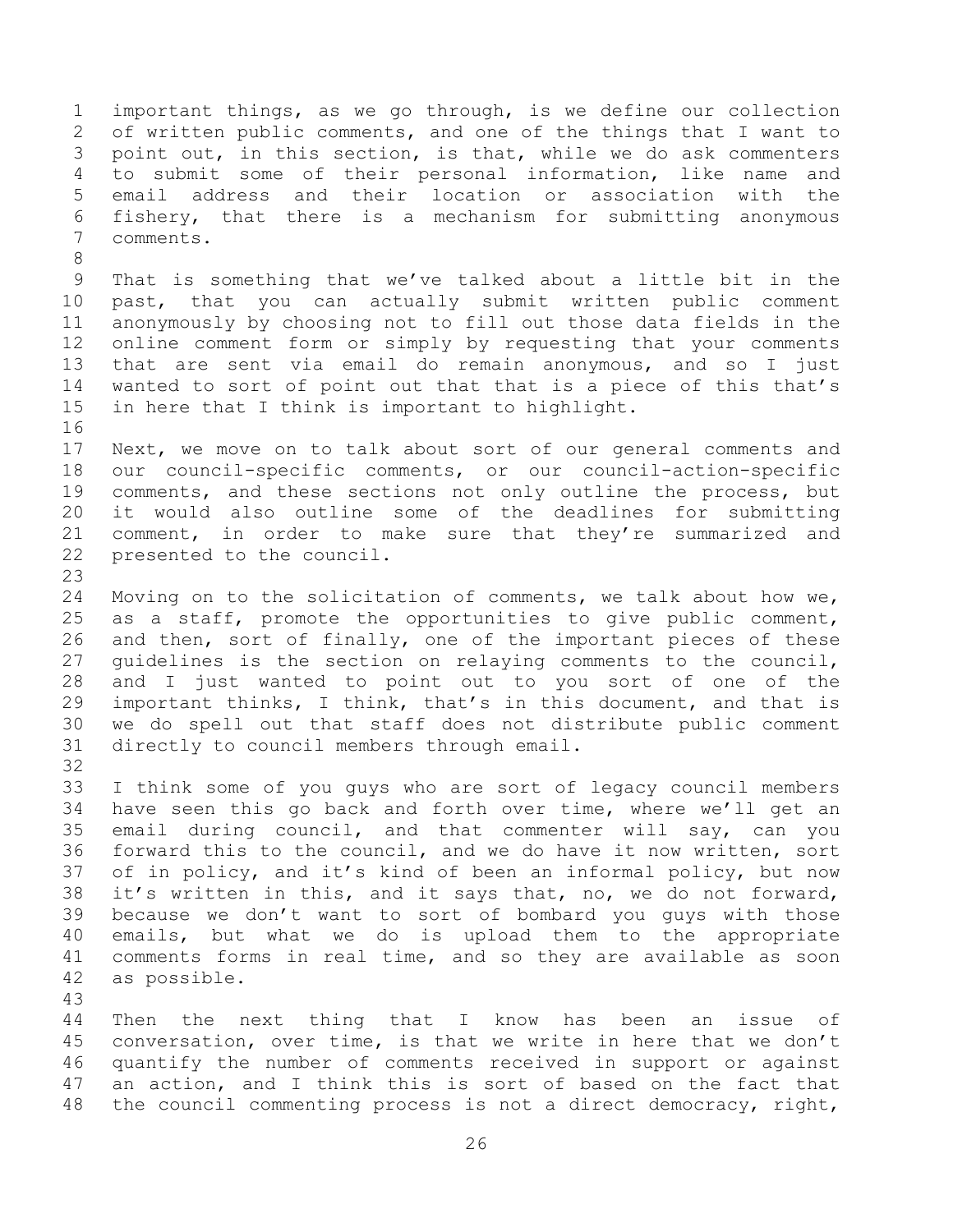and it's not necessarily a vote of public commenters, and so, in the past, and as it's written here, we have avoided quantifying positive and negative comments, with the idea that it's not a vote, and it really is an opportunity to share information with the council and sort of back up points as to why your position is one that should be considered. With that, I will just let the committee give us any suggestions or thoughts.

 **CHAIRMAN STUNZ:** I am not seeing any hands, and I'm just waiting a minute or two here, to account for any delays. Mr. Strelcheck, go ahead.

 **MR. ANDY STRELCHECK:** Thanks, Greg, and I'm not on the committee, but I just wanted to commend Emily, and, obviously, this, to me, is fantastic, in terms of the guidelines you're putting together. 

 One of the challenges that we're wrestling with at NOAA Fisheries is how to combat misinformation, and, obviously, you're working on a variety of platforms to communicate out, and you've shown us, obviously, today, kind of the analytics, in terms of the reach, in both positivity and negativity, in terms 23 of comments, and do you have any kind of sense, feeling, in terms of the communication platforms that are kind of greatest utility to the council and council staff, going forward, and s you see continuing to use all of these platforms, versus kind of honing-in on kind of the ones that have the broadest and most effective reach?

 **MS. MUEHLSTEIN:** Well, that's a big question. I think, clearly, the website is sort of the obvious front-runner, right, and I think that's the most important platform, but the truth is, at least from my personal sense, and I guess I haven't sort of run this by leadership or anything, is that everything that we're currently doing is things that we continue -- That we plan to continue doing, because they all have their own utility in our sort of strategy, right, and so I think each one of them serves a different purpose, and like we talked about the listserv is really for somebody who is very deeply involved in the council process and maybe not necessarily your sort of casual council user.

 Social media hits on different levels as well, and so, generally, I think we plan to continue with this current strategy, and even look into adding more, but I don't know if that answers your question directly.

**MR. STRELCHECK:** Yes, and thanks for that response, Emily. I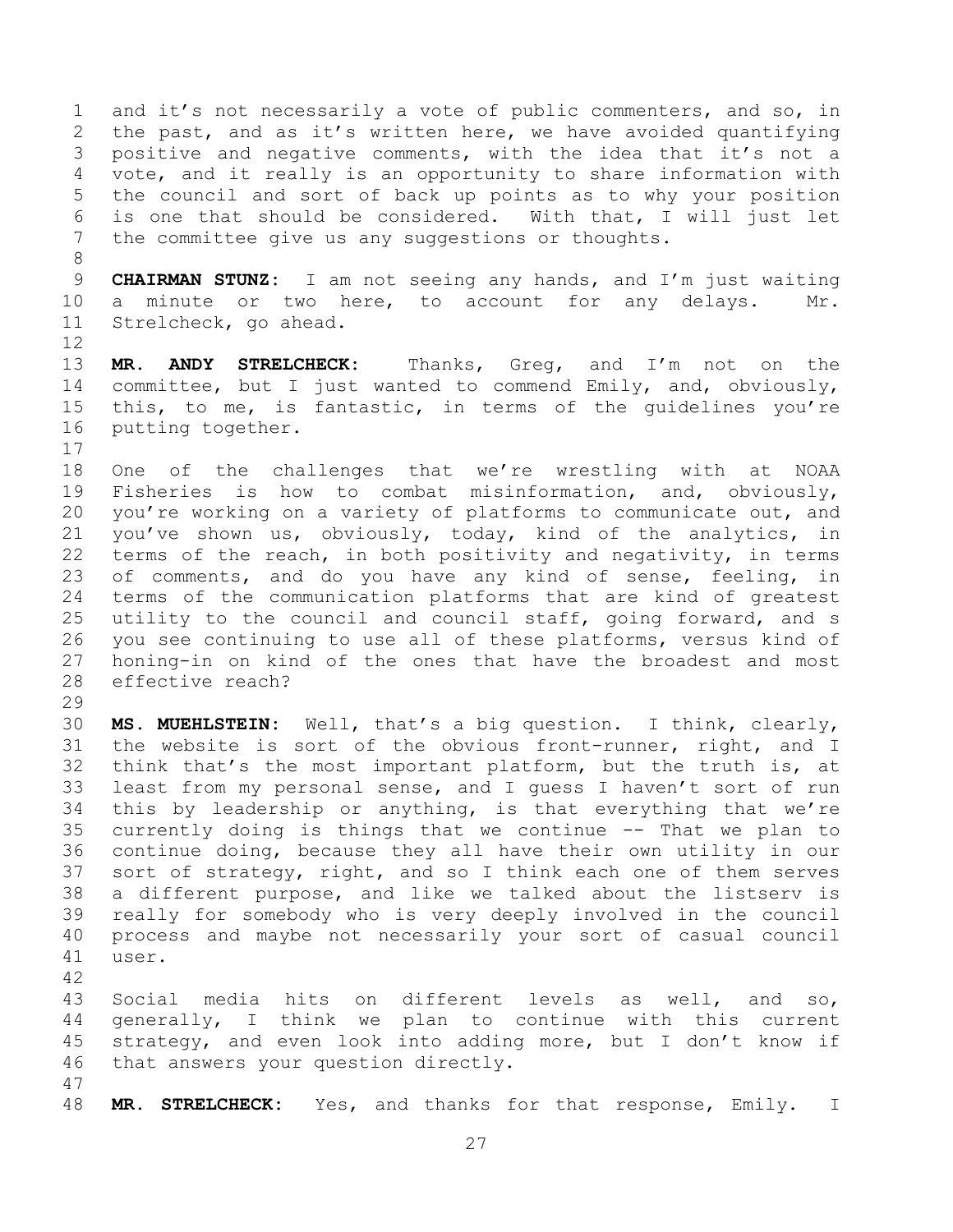think the key point that you just made is that the different platforms and communications strategies you were using are reaching different audiences, and certainly it's a lot of work and effort on your part, and others in the council, to maintain all of that, and so that's why I was really asking the question of, I guess, going forward, something to think about, in terms of if you feel like, you know, something is less useful to the council and whether or not it's worth kind of continuing to pursue that as a platform or not, even if it's maybe reaching a smaller audience that isn't following other platforms, and so thanks. 

 **MS. MUEHLSTEIN:** I think, Andy, to just sort of reiterate that 14 point, I think it's sort of one of those things that naturally takes care of itself. Last year, or I guess in 2020, we decided to stop creating our newsletter, and it was because we saw a 17 trend, year after year, of the analytics for the newsletter just going down and not being as effective, and then another example of that is when we had our own fish app, we had our own fish regulations app, and the analytics of that started trending downward, and that's what sort of -- That's what nudged us to consider using a different platform, and thank goodness, and the Fish Rules app was sort of gaining popularity while we were losing it.

 I think, generally, in reviewing the analytics, through this committee, and through the Outreach and Education Technical Committee, those platforms that become less useful sort of come to light, and then it's up to sort of community of communicators to sort of help decide whether or not we stop using that platform or if maybe we're using it ineffectively and we need to tweak the way that we do that, and so that's kind of how that has taken care of itself in the past, and, so far, it seems like it's working, because all of the analytics that we have to present are usually pretty steadily on the upward climb, and, when they're not, that's when a red flag is -- It's like, is this worth our effort, because you're right that it is a lot of work.

 **CHAIRMAN STUNZ:** Emily, we probably need to move on and deal with these other items in the agenda, but, before we do that, because I don't have a great feel of exactly how long this will take, and, Mr. Chairman, you can chime-in too, and we have about twenty minutes left, and there is four, at least four, items that will probably merit some discussion, and one, of course, includes a presentation, and so, Emily, I don't know -- Are Items VII and VIII pretty quick, or do we need to move on in the agenda to the presentations, or what do you recommend as more of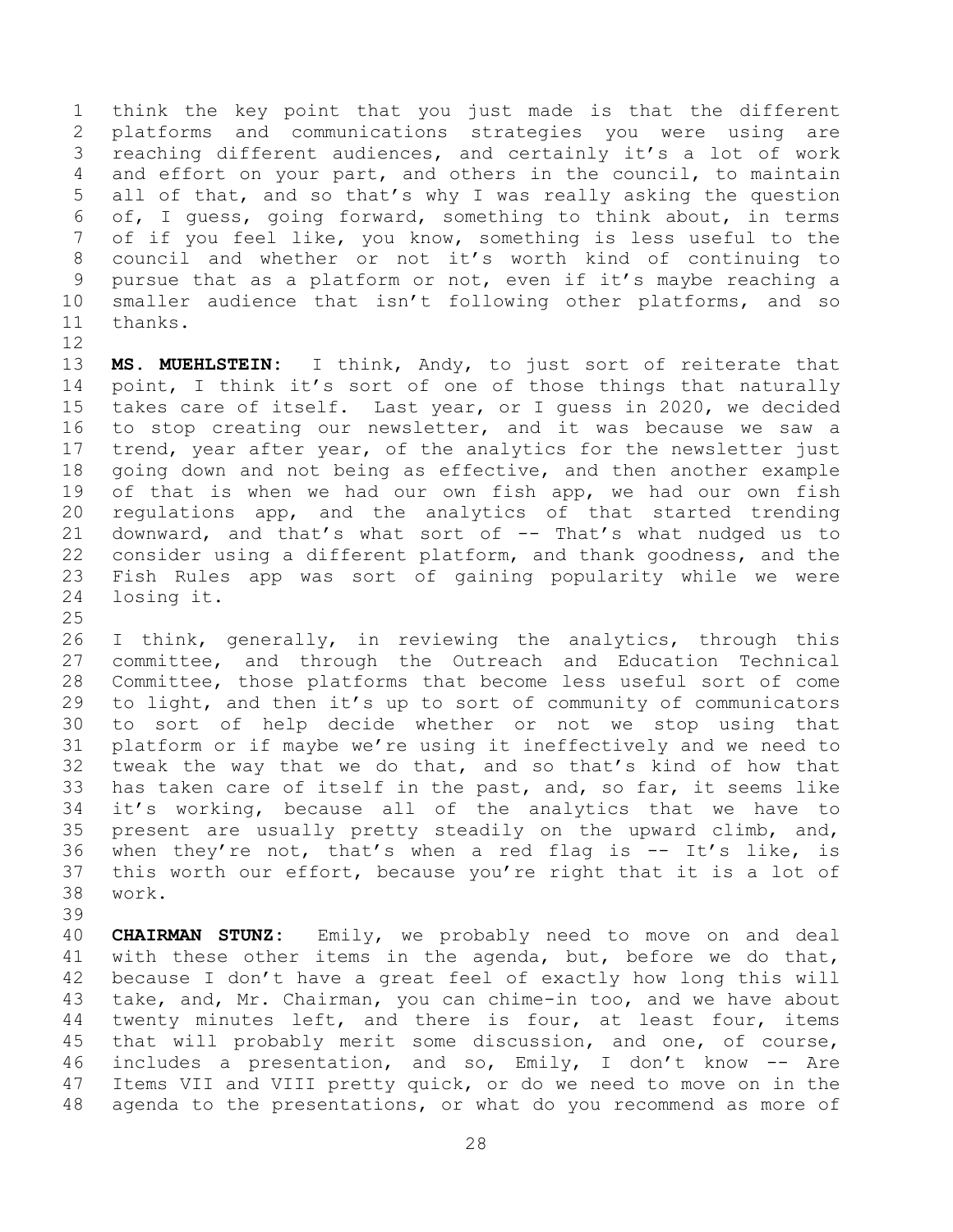<span id="page-28-1"></span><span id="page-28-0"></span> a priority here for the committee? **MS. MUEHLSTEIN:** I think we can do it all very quickly. **CHAIRMAN STUNZ:** Okay, and so twenty minutes then. Go for it. **DRAFT PRESS RELEASE GUIDELINES MS. MUEHLSTEIN:** All right, and so, next, we'll move on to our Press Release Guidelines. The technical committee had no comments on these, and this is really more -- Well, I see it being both internal and external-facing, and I think it's really more of a guide for staff on how and when press releases are triggered, and so we just outlined the different types of press releases and triggers that we use in order to determine whether we're going to put a press release out for an issue. There is also information in this on the press release editing process and publishing process and also the process that we use for our amplification and our archiving. I promised that one was going to be quick, and I think this is the quickest one, and so I guess, with that, if there's any comments or thoughts on our press release guidelines, I am happy to hear them. **CHAIRMAN STUNZ:** Seeing none, Emily, you can go ahead and move on to the improvement plan. **2022 COMMUNICATIONS IMPROVEMENT PLAN MS. MUEHLSTEIN:** Okay. Great. As you guys remember, in 2021, we did our first communications improvement plan, and what that really did was help make sure that our staff was sort of on the same page with what we wanted to accomplish for the year, and then I think it's really helpful when the council can weigh-in and give us some of your thoughts. What I will tell you is we presented -- We didn't have this ready at the Outreach and Education Technical Committee, but we used all of their advice from our Outreach and Education Technical Committee to put this document together and to really hone-in on what we wanted to do in 2022, and so I'll just quickly go through each item and focus on the planned improvements. If you look at our Gulf Currents Blog, our planned improvements for 2022 are to publish an article monthly, and we also want to make sure that we continue to use that quarterly article digest.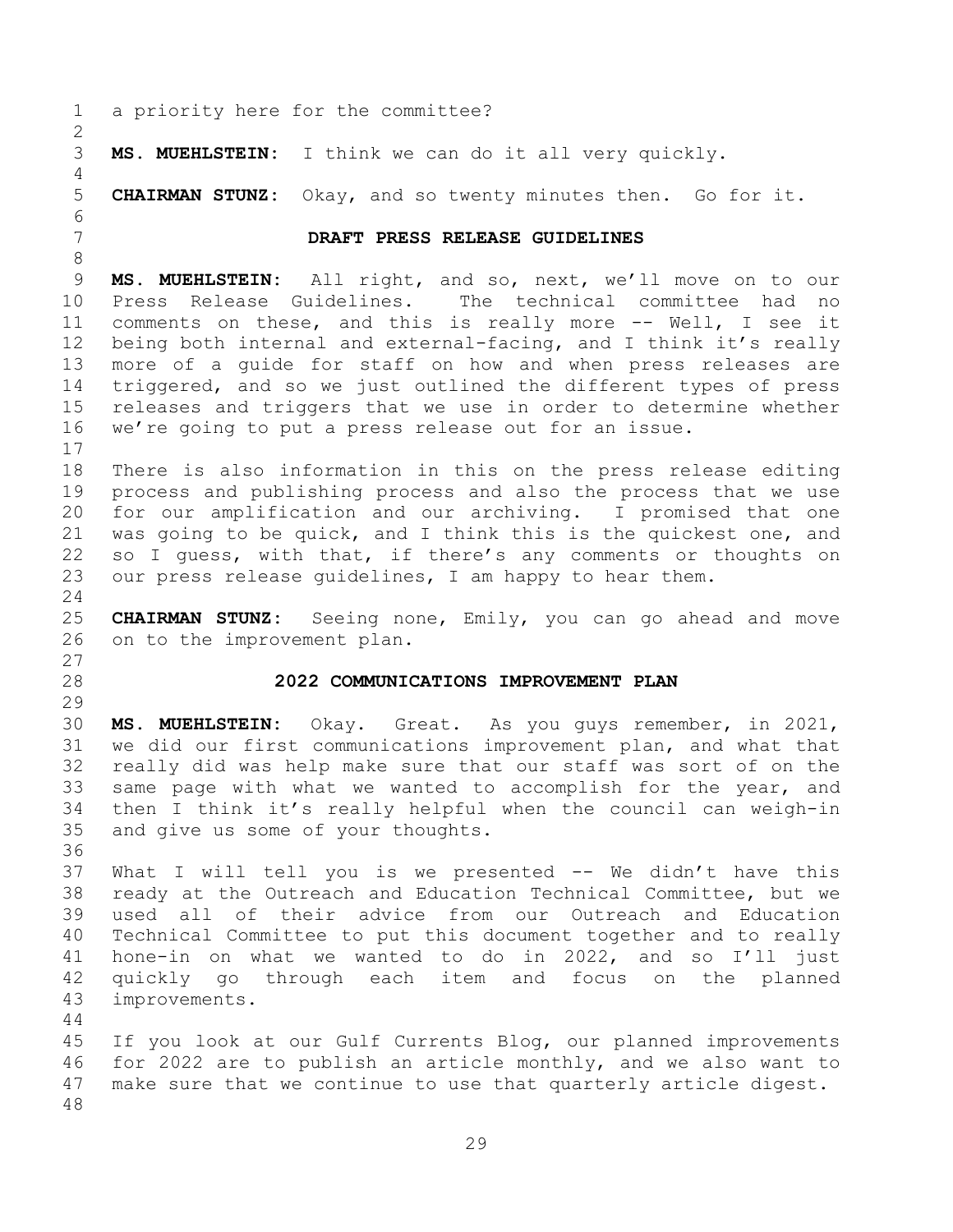Moving to the listserv, which is our press release email, our planned improvements are to continue to develop species-specific email contact lists from the Fishermen Feedback tool. In other words, if you respond to one of our Something's Fishy/Fishermen Feedback efforts, we will create a species-specific list for you, so that, every time -- Let's say you responded to the gag effort, and, every time we have gag news, I will be able to send that directly to somebody who I know is intimately involved in the gag fishery. We would also like to continue to cultivate those species- specific contact lists and regularly nudge people on social media to join our subscriber lists, and so that's pretty simple, and we just want to keep making sure that people who might want to subscribe are given the opportunity to do so. Moving to social media, we would like to transition away from using Hootsuite, which is a social media scheduling tool, and optimize our use of Facebook Business Suite, and so that's just an internal tool that we're trying to do, and that will improve our process internally. We want to create a social media calendar, which means we know

 what's going to go out and when it's going to go out and publish things in advance. We want to increase our regularly-scheduled helpful social media posts by directing anglers to helpful resources, and so this is going to be a little bit more effort into making sure that we're doing exactly what Susan had mentioned, and this is directing people to some of the helpful resources that we have on our website as well as some of the other helpful sort of regional resources that fishermen might want in front of their face, like the quota monitoring page, infographics, things like that. 

 We want to continue to create recurring positive content, and, also, and we've already accomplished this, but start those placeholder accounts on all social media platforms. 

 Moving to our Fishermen Feedback tool, or our Something's Fishy tool, our planned improvements are to research blanket approval for the Paperwork Reduction Act, and this is a hangover from last year, because we did not accomplish that, and we want to create a one-page fact sheet on the tool itself, so that people understand what the tool aims to accomplish, and we also want to draft a guidelines document, much like the ones that you've seen today, and then we need to do our rebranding, so that we make sure that we change the name to Fishermen Feedback.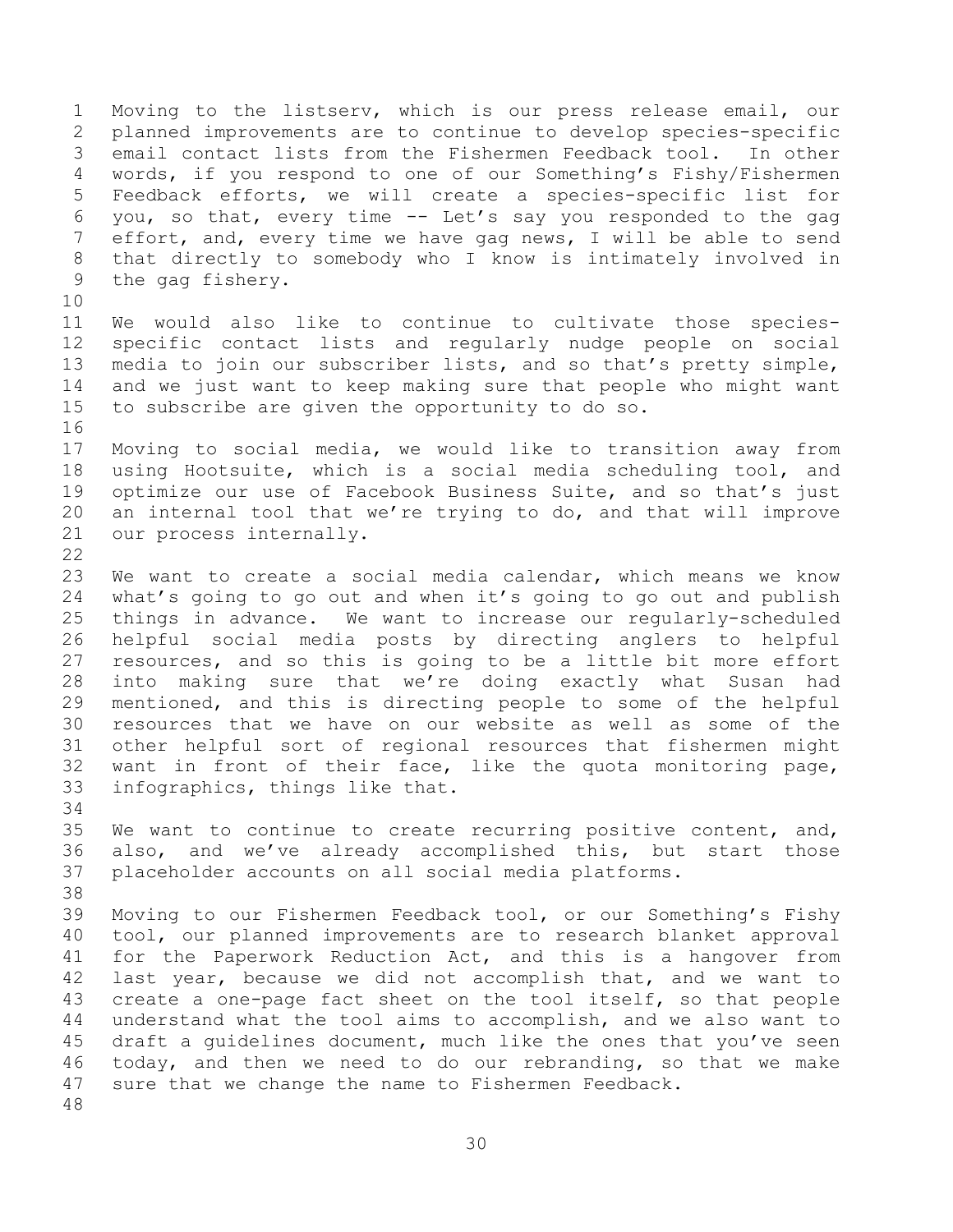On our website, we would like to add some information on fishery-independent indices to our fish science pages, and this is directly after the advice of our Outreach and Education Technical Committee, and we would like to add a comprehensive reference list to our fish science pages, and we have a lot of resources that we use at the council, and we want to make sure that that reference list is available to the public.

 This is something that Dylan will talk to in our next agenda item, but we would like to consider dismantling the Fishing for our Future website and moving the information on that website, like the discard dashboard, to our fish science pages and/or to the Return 'Em Right project, which is sort of taking over the efforts for the descending and discard projects in the Gulf. 

 Then we would like to create a website style guide, just to make sure that everybody who is working on our website is doing so consistently, and we would also like to add a link to the final action press release for each amendment to the amendment under development and implemented webpages, and so this is something that we have to do back in time, and then we would like to work with NOAA to create a one-stop shop website of angler resources, with things like quota monitoring, stock assessment reports, and the MRIP query tool, and we're not really sure if that's going to live on our site or their site, but it's definitely something that we want to just look into, hey, if I was a fisherman, what would I want on one webpage for all of my resources, and create something like that.

 Next, we'll move to public comment, and we want to learn the new comment database and how to administrate it, and we want to re- link all of our historical comment forms on the website, and this is part of this integrating this new comment database, and we also need to replace all of our individual comment forms with pre-filled links, and so, again, this is all part of integrating our new comment system into our website.

 We'll move on to new things, and we would like to create a list of video topics and potential contributors, and we would like to shoot and edit at least four educational videos, and so this is sort of creating like a video vlog, which is different than the videos that we're currently creating on public hearing documents, and this will be more of an educational tool, hopefully, that takes advantage of our vast network of really smart people in the council process. 

 Communication guidelines-wise, we would like to create some regulations guidelines, which talk about our process and how we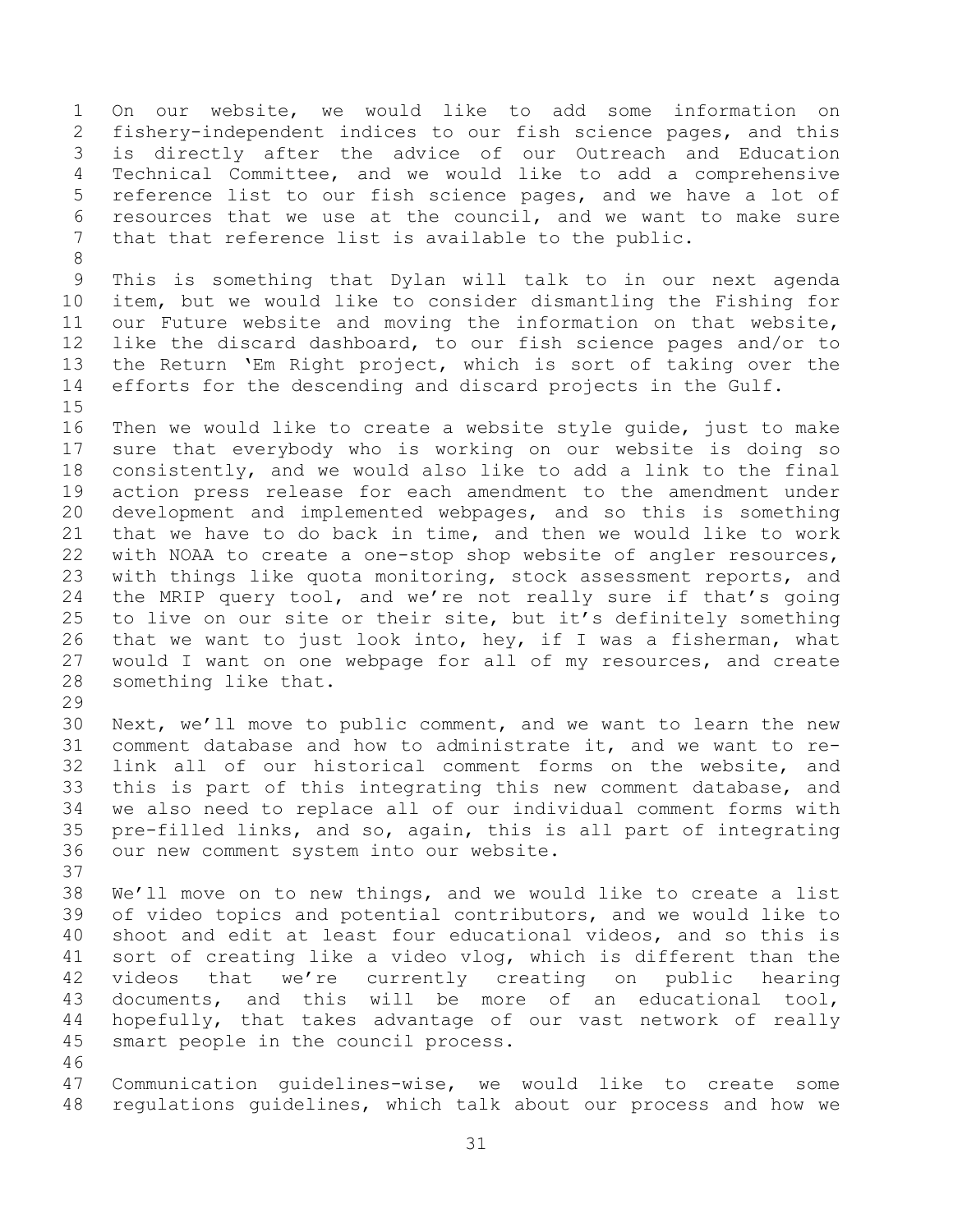update and maintain our regulations, because people do rely on those, almost as legal documents, even though they're not, but we want to make sure that the process that we go through is very clear. Fishermen Feedback, as I mentioned, and then, also, how we do our analytics, and so we'll create guidelines on those this year. Next, we talked about creating a species timeline project, and so what that is, it's that, this year, we would like to develop a sortable web-based timeline tool that hosts management histories for each managed species. We're going to start with amberjack, and, basically, what you'll be able to do is you will pull up amberjack, and you can say show me all of the catch limit increases or decreases, show me all of the bag limit changes, show me all the season changes, and that will populate on a timeline. It's basically like our history of management, but it's going to be sortable, and it will be interactive, and so that's kind of a big undertaking. Then the final thing on this 2022 improvement plan is we had worked on an MRIP infographic, and the Outreach and Education Technical Committee looked at that infographic and suggested that we turn it into a web-based storyboard. As an infographic, it was kind of cluttered and dense, and Dylan will talk about this in the next agenda item, and so I've put this on here as something that we would like to do, is find an appropriate way to create a storyboard and make sort of an interactive tool, rather than trying to rely on like a one-page infographic, to display all the information about MRIP transitions and changes. With that, that's sort of an overview of our communications improvement plan for 2022, and I am happy to take any suggestions or edits on that. **CHAIRMAN STUNZ:** Okay, committee. Any comments or questions regarding the communications improvement plan? I am not seeing any, and we'll continue to move forward. Dylan Hubbard, Captain Hubbard, leads our Outreach and Education Technical Committee, and, Emily, you said Captain Hubbard will actually give the update from that committee? **MS. MUEHLSTEIN:** Yes, and he should be present and available. **CHAIRMAN STUNZ:** Okay. Dylan, some of that material I know we've covered, and I can't remember exactly, because I haven't looked at the report yet this morning again, but, if you would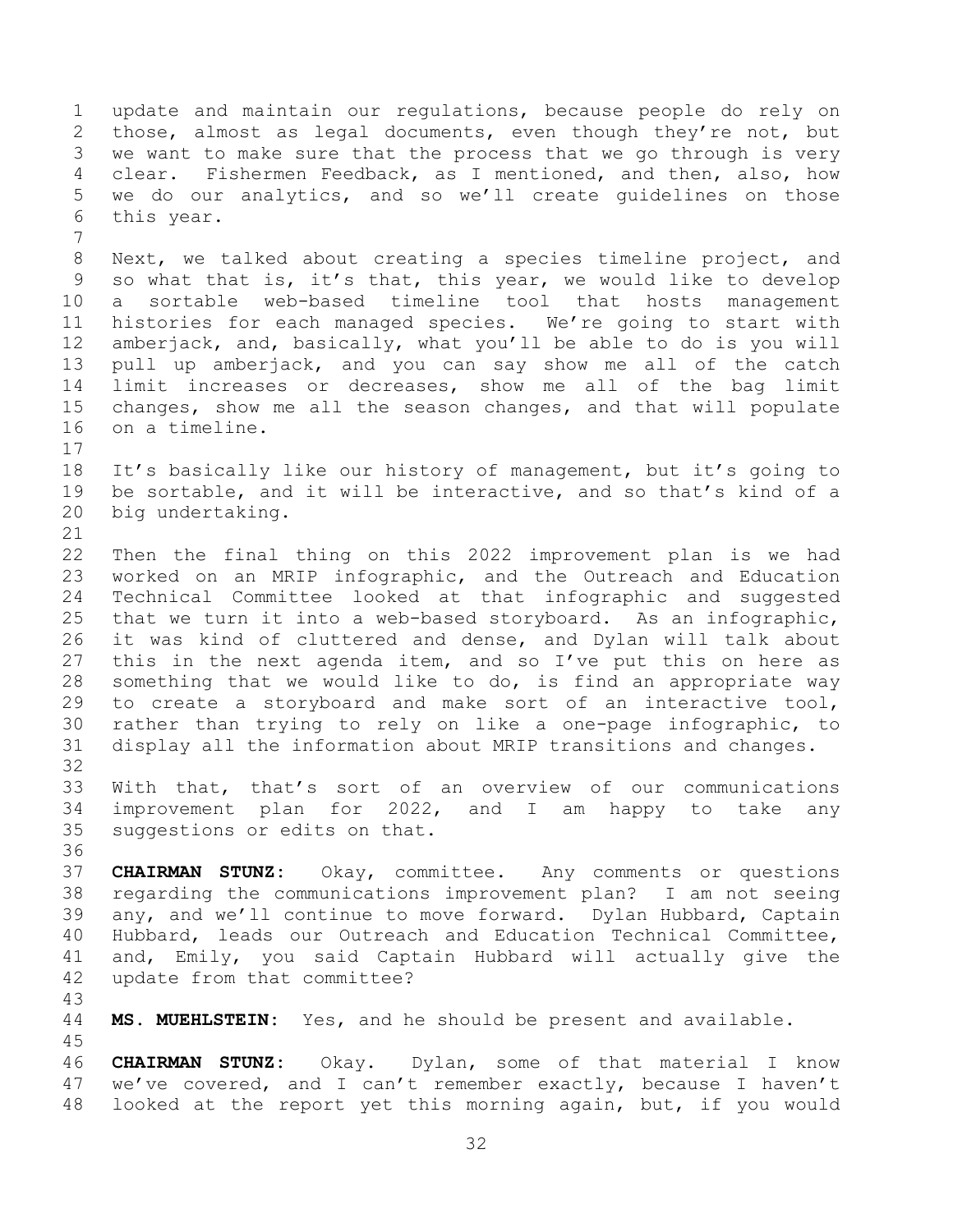hit the highlights, or the important ones, and, if we've discussed it, we can kind of -- Emily touched on several of the things that are in there.

## <span id="page-32-0"></span> **REMAINING ITEMS FROM THE OUTREACH AND EDUCATION TECHNICAL COMMITTEE**

 **MR. DYLAN HUBBARD:** Yes. Will do, Mr. Chair. One thing that we talked about at the committee quite a bit was the in-person public hearing attendance and some of the ways that we could perhaps maybe better guide that advice to the council, and one way was maybe doing a survey to gauge stakeholder interest in attending in-person public hearings.

 Some of the discussion was around the current process and reviewing previous in-person efforts to those public hearings and basically kind of gauging efforts, or what we could discern to be effort, of people attending meetings, and then, also, the committee suggested that the council should err on the side of caution, and, even if we think a meeting might not be necessary, to be cautious and offer it anyway, because you never know how much people want to attend a meeting or want to give comment. A lot of times, it could just vary based on the weather. If the weather is bad, a lot of people show up. If the weather is good, everybody is out running trips.

 The committee also suggested that staff keep track of both the number of attendees and those who actually comment, and, also, to consider analytics on other efforts, like the direct mailouts and the new option of doing push notifications in Fish Rules and really just the overall attendance number, to track those analytics and to give us a better idea of those in-person public hearings and trying to cut down on the cost of doing those in the best, most cautious way possible. 

 Also, the committee expressed support for the consideration of hosting listening sessions, like currently the South Atlantic does, where it would just be a local council member and a state agency staff member hosting an in-person meeting, with council staff joining virtually, making it a little easier and a little bit more cost-effective to do them a little bit more broadly. 

 Also, one thing that we didn't discuss already was the Return 'Em Right project, and the committee heard a presentation on the Return 'Em Right project, and Nick Haddad came and spoke to us about the website and the tool and the program, and we spent a lot of time discussing that and going through the website.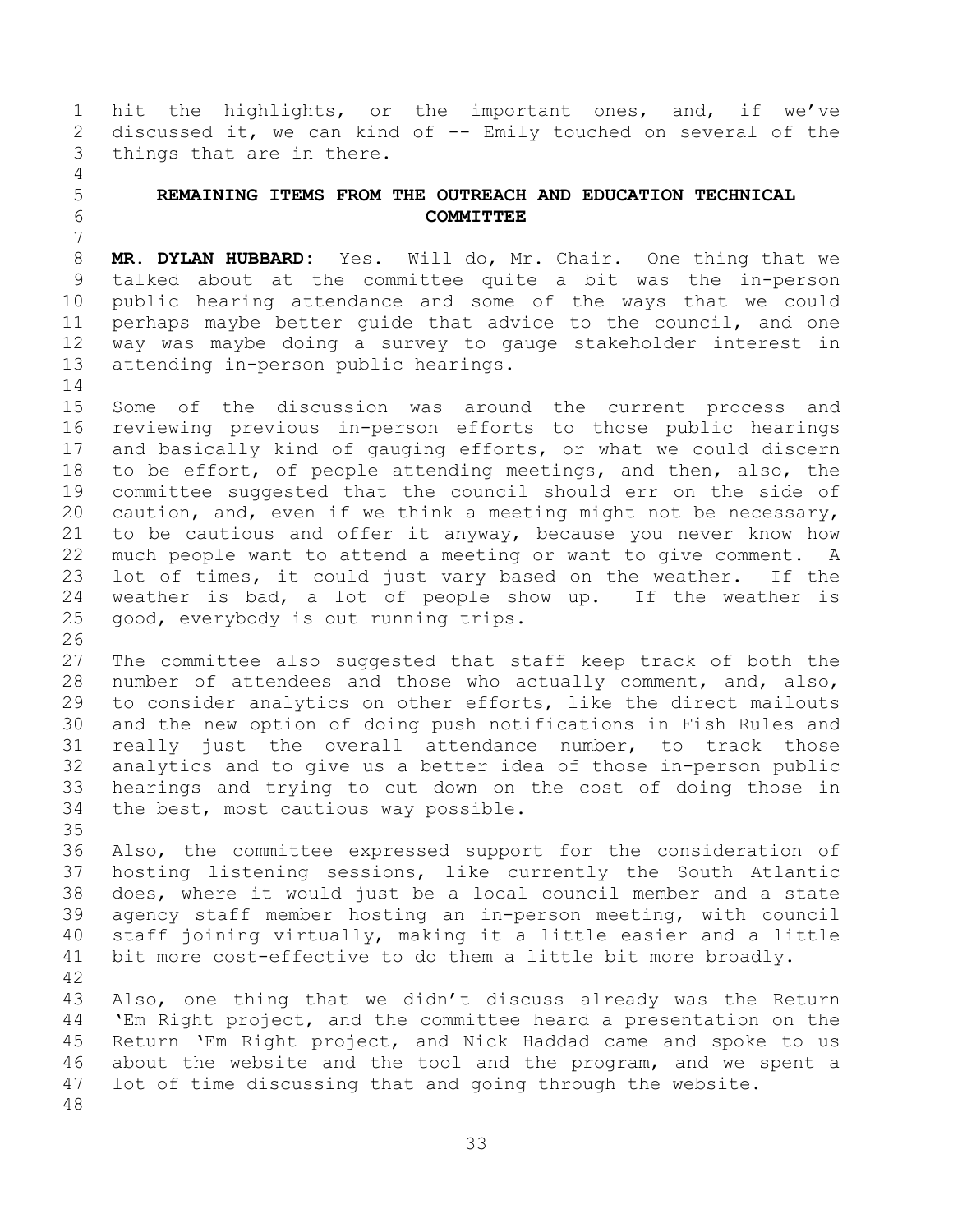The committee discussed, specifically in regard to Return 'Em Right, the project timeline and the encouragement of just trying to amplify the message and the efforts of Return 'Em Right. If you haven't checked it out already, I highly encourage everybody listening to make sure you visit that website and enter your email and take that course, and it's really, really cool, and they've put a lot of effort into it, and it really looks good, and it delivers a clear message that we all need to really work hard on spreading. 

 Also, the committee discussed the council's Fishing for our Future webpage and determined that, while it served its purpose, and it was really cool, and I personally used it a lot for outreach, it's now kind of more appropriate to move that over to the returnemright.org website, but the discard dashboard, that was so cool and so labor intensive, we want to make sure we preserve that and move it to the fisheries science page on the council website.

- The committee passed the following motion: To eliminate the Fishing for our Future webpage from the Gulf Council website and redirect anybody visiting that URL to returnemright.org and then add that discard dashboard and literature cited to the fisheries science page of the council website.
- Also, a prioritization of future communication topics was discussed, and the committee was asked to help identify and prioritize future communications. One of the things that we talked about, or a few of the things that we talked about, was wild-caught versus farm-raised seafood, the Marine Resource Information Program Fishing Effort Survey and annual catch limit closures, and differentiating the council and NOAA roles in fishery management.
- 

 The committee suggested that, basically, the wild-caught versus farm-raised should be more de-prioritized, as it's not really appropriate for the council arena, and the committee felt that they really should focus on other issues, like the MRIP-FES issues and how it has triggered reallocation, and, also, the committee supported council efforts to communicate more about MRIP-FES and its fishery management implications, and it's not really a council endeavor, but it definitely affects a lot of council processes and decisions.

 Then, with that, a really cool idea that came out was ACL closures and doing a biannual report, one in January that basically throws up the yellow flag and says, hey, guys, we need to watch this species, and we're quota monitoring it, and it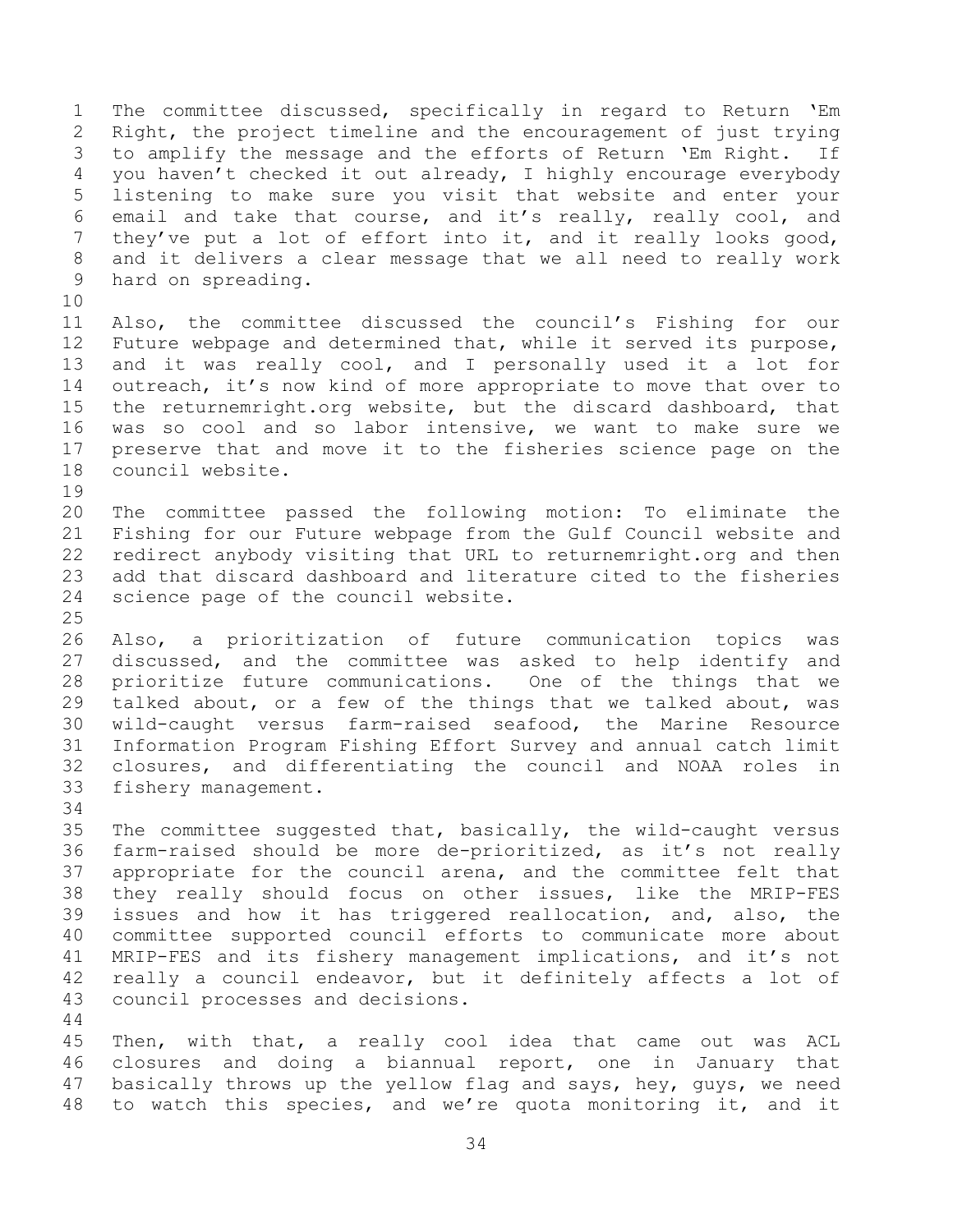could close, and then, in June, releasing another report that kind of fine-tunes those expectations and it's like, hey, in January, we told you that this species might have an ACL closure, but never mind, and it's -- We're not there, or fine- tune it to like, yes, we were right, and this thing is going to close next week. That way, these ACL closures just don't come out of the blue, and try to lessen the blow to all stakeholders, 8 and I think that was a really, really great idea. Plus, we also talked about, in the committee, recommending the council use short videos, or vlogs, to delineate the difference between council and NOAA roles in fishery management. A lot of people get confused on the two different things and how they interact and what they all mean, and so using vlogs, or videos, to better educate the general public on the differences. Then, finally, the committee suggested that the council put an effort towards explaining fisheries-independent data and the indices of abundance. Then, under Other Business, we talked about the MRIP-FES infographic, and Emily did kind of a good job, at the end there, kind of categorizing that, and, basically, the infographic was 24 too much, and you couldn't really see it, and so some sort of storyboard is going to be better suited for it, somewhere on a website, and the committee recommended that staff add information on what data currency is used for stock assessments, quota monitoring, and catch limits for each species. Then there was a discussion on council voting procedures, but I understand that's going to be moved to a different section, but there was a motion in regard to that that I want to make sure that the council is aware of. The committee recommended the council continue exploring ways to make virtual stakeholder meeting interaction easier, but utilizing software and hardware to show vote count. Then, with that, the only other comment that I want to make sure that I reiterate is there was some discussion in the committee about the negative comments and how we want to try to avoid negativity, and that was very well discussed by Emily, but I just want to reiterate that we had this discussion at the committee, and it was very overwhelmingly, in my opinion, felt, by the committee, that you have to have comments turned on. 47 There is really no option to turn off comments. Yes, there is a setting in Facebook that you can turn off comments, but, if you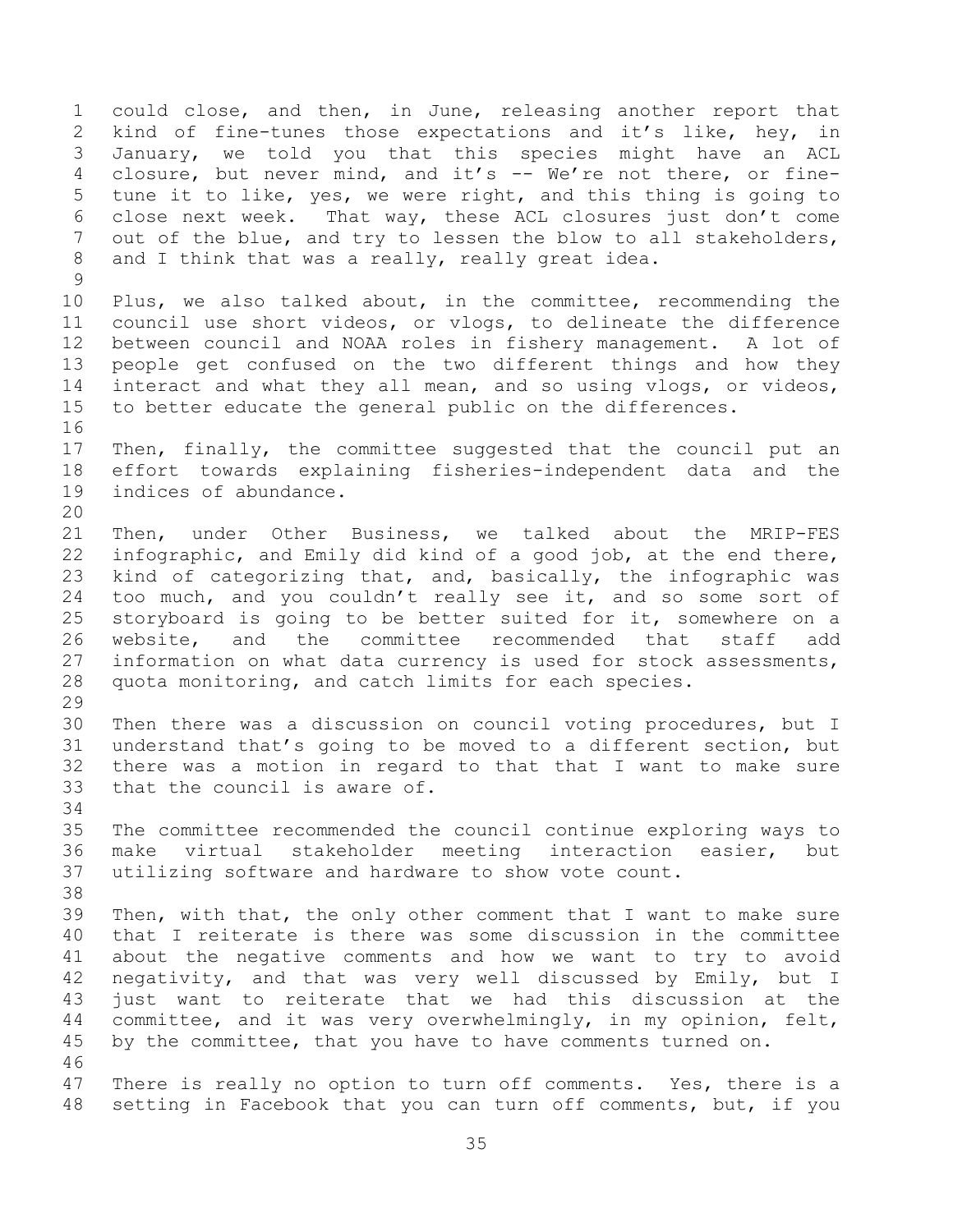do that, you might as well delete your social media accounts, because the amount of just total credibility loss is insurmountable, because now you're just taking the ability of the general public, or stakeholder groups, to have any feedback in Facebook, which is the easiest place to give feedback. What a lot of people don't know is -- They're not involved in the council process, like me, four or five years ago, and I thought that going onto the council's Facebook and saying my piece was enough, and a lot of people get involved in fisheries management through the council's social media and through those continued negative posts, and it will drive people to be so upset that they finally attend a council meeting and get involved. I really, really feel that the negative comments are almost a positive thing. You've got to think about that neural network that Emily really hit on, and this guy is always negative, always saying negative comments, but his buddy might be shown these Gulf Council posts, over and over again, because his other negative buddy keeps commenting, and now, all of a sudden, you have someone, a stakeholder, engaged that wouldn't have been engaged otherwise, but he is now engaged and involved in the process and adding value, because of the negative comments. In my mind, if you turn off the ability to comment, you might as well just cut the legs off of our outreach and education efforts and just throw it away. It's really not an option, and that concludes my report. **CHAIRMAN STUNZ:** All right. Thank you, Captain Hubbard. We're just about out of time for this committee, and, Susan, I see that your hand is up. Did you have a question, or a comment? **MS. BOGGS:** Thank you, Mr. Chair. I do have a comment, and I don't know that it's appropriate to be discussing it during this committee, but Dylan did bring it up, about the Return 'Em Right, and I will make this quick, but my daughter is a deckhand, and she want on the site, and she did the thing, and she got her descending devices in the mail. Randy went on the site and did his thing, and he has not received anything, and so just FYI. I don't know what the glitch is, but I had two people do it, and only one received descending devices. Thank you. **CHAIRMAN STUNZ:** Thanks, Susan. I am not sure what the issue is there, and I do know that -- Mr. Chairman, we're out of time,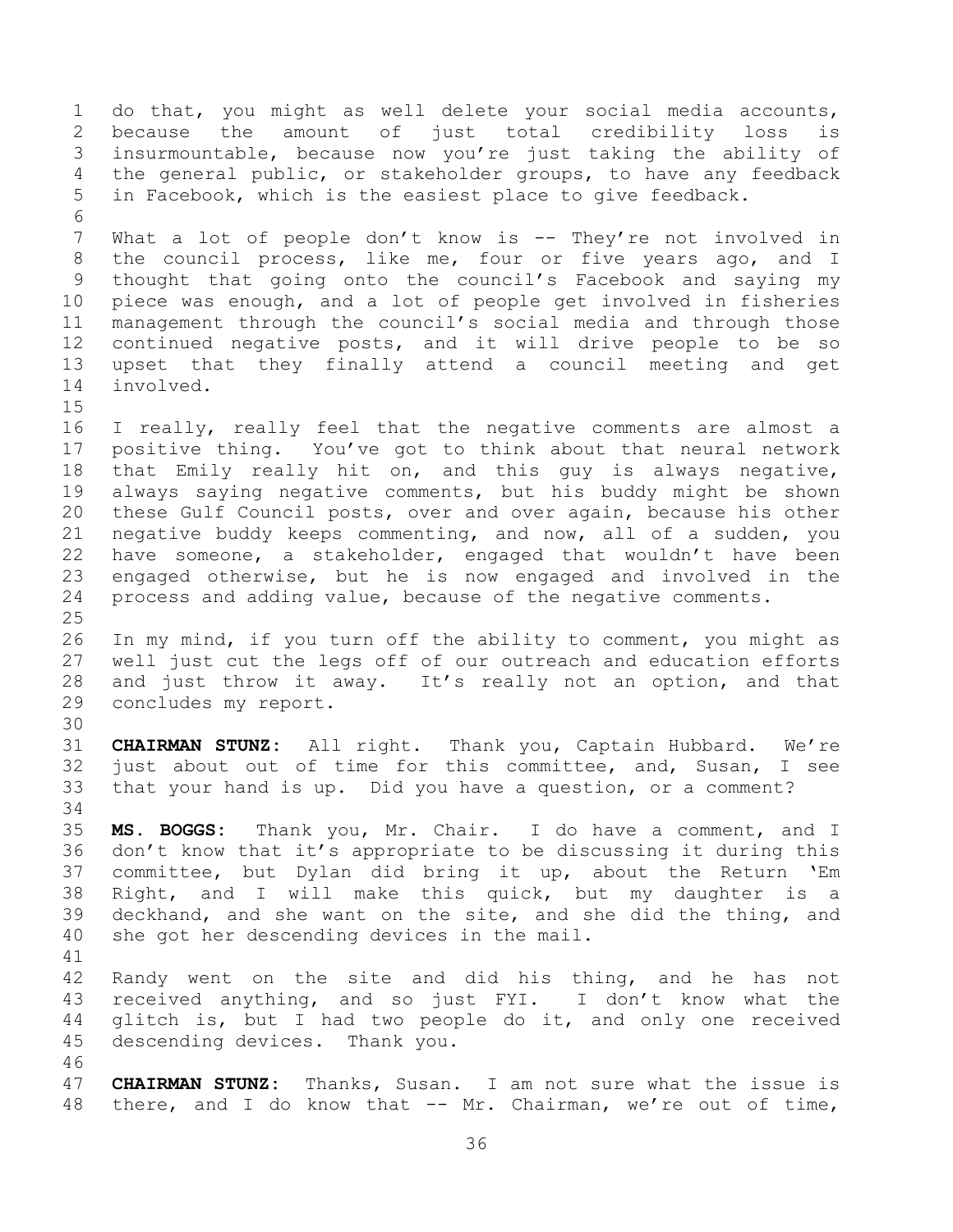and there was one presentation that did address -- At least a component of that presentation did address the Return 'Em Right, but I don't know what your preference is here, since we're right up against lunch, if we do that presentation or not, and, Leann, I see your hand is up, and hang on just one second here. Emily, do you know how long that presentation would take, and maybe that would help inform Mr. Diaz's decision.

 **MS. MUEHLSTEIN:** Mr. Chair, I think I can knock it out in just a couple of minutes. I mean, I think it's a five-minute presentation, and it's just to clarify the different efforts across the Gulf.

 **CHAIRMAN STUNZ:** Okay. Well, Mr. Chairman, if you want to guide us on that, and, while you're thinking about that, Leann, I see that your hand is up. Go ahead. 

 **MS. BOSARGE:** I will be quick. I think that the AP made a good choice on kind of downgrading that discussion on wild-caught versus farm-raised. However, that really wasn't what I was hoping to see the conversation revolve around, and it was more domestic versus imported, and I think that's a lot of what our discussion -- I remember Mr. Dyskow bringing that up as well during a council meeting, and I think maybe that's what should have been evaluated, and so I hope that they can take that up in the future, and I do see that as being relevant, especially when you look at the roots of the Magnuson-Stevens Act in general, which was to address foreign fishing in our U.S. waters. 

 I guess the flip side to that, the inverse, would be the promotion of domestic fisheries, and so I do think it's relevant, and it's something worthwhile to consider, and then the other thing I hope that maybe we could consider in the future, that sort of goes hand-in-hand with that domestic fisheries aspect, is the promotion of the dietary guidelines around the healthiness of seafood and consuming seafood in general for the American public. I hope that the committee will take that up at some point and we can have more discussion on that in the future. Thank you, Mr. Chairman.

 **MR. DIAZ:** Dr. Stunz, I think you'll be fine to go ahead and do that last presentation and take the time that you need to finish your committee.

 **CHAIRMAN STUNZ:** Okay. Thank you, Leann. Mr. Chairman, then we'll go ahead and proceed, with that in mind, and we're kind of over our time, Ms. Muehlstein, and do you want to go ahead and give us the presentation on the discard and barotrauma efforts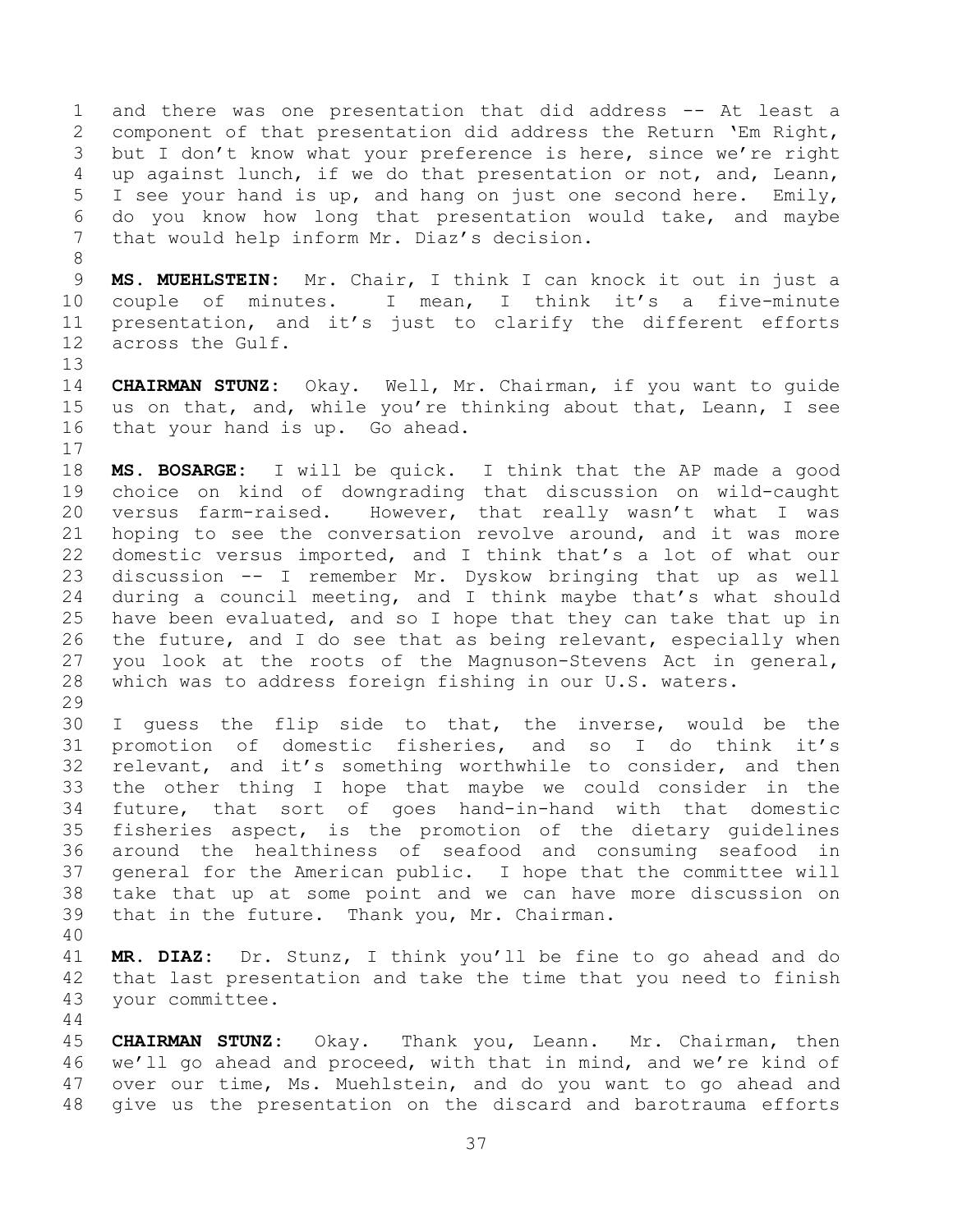that are going on?

## <span id="page-37-0"></span> **PRESENTATION: SUMMARY OF DISCARD AND BAROTRAUMA REDUCTION EFFORTS ACROSS THE REGION**

 **MS. MUEHLSTEIN:** Sure, and I will just do a quick overview here of the different efforts that are going on across the region.

 **CHAIRMAN STUNZ:** That's Tab O, Number 10, by the way, is your presentation.

 **MS. MUEHLSTEIN:** There we go, and so the reason that we put this on the agenda is because some council members had asked for a little bit of a clarification, because I know that there's a number of different efforts across the region, and I just wanted to sort of point out which efforts are doing what and sort of where they overlap.

 Really, I kind of drilled down on four different efforts, and the first one I'm going to talk about is Return 'Em Right, which is the NRDA/Sea Grant effort that is taking place as a result of the Deepwater Horizon oil spill. The DESCEND Act is the next thing I will touch on, and I will just give you a quick overview of the South Atlantic Council's amendment, and then there is an effort by the Nature Conservancy that I wanted to touch on as well.

 We'll start with Return 'Em Right, and so this is funded by the NRDA Open Ocean TIG, and it is a \$30 million project that came as a result of the Deepwater Horizon oil spill. Partners in this effort are the Gulf States Marine Fisheries Commission, Sea Grant, NOAA Fisheries, and then the Gulf Council, and so I do sit on the planning team for this and have done some work with this group, and so we consider ourselves a partner in this effort.

 The goals of Return 'Em Right are to reduce mortality in reef fish resulting from barotrauma and release, to improve angler experiences with release gear, and to increase the overall health of our reef fish fisheries.

 There is two components to this project, and the first is the education and outreach component, and it is an independently- branded program, this Return 'Em Right program, that is guided by anglers and grounded by science, and it promotes best release practices.

As part of this education and outreach component, there is a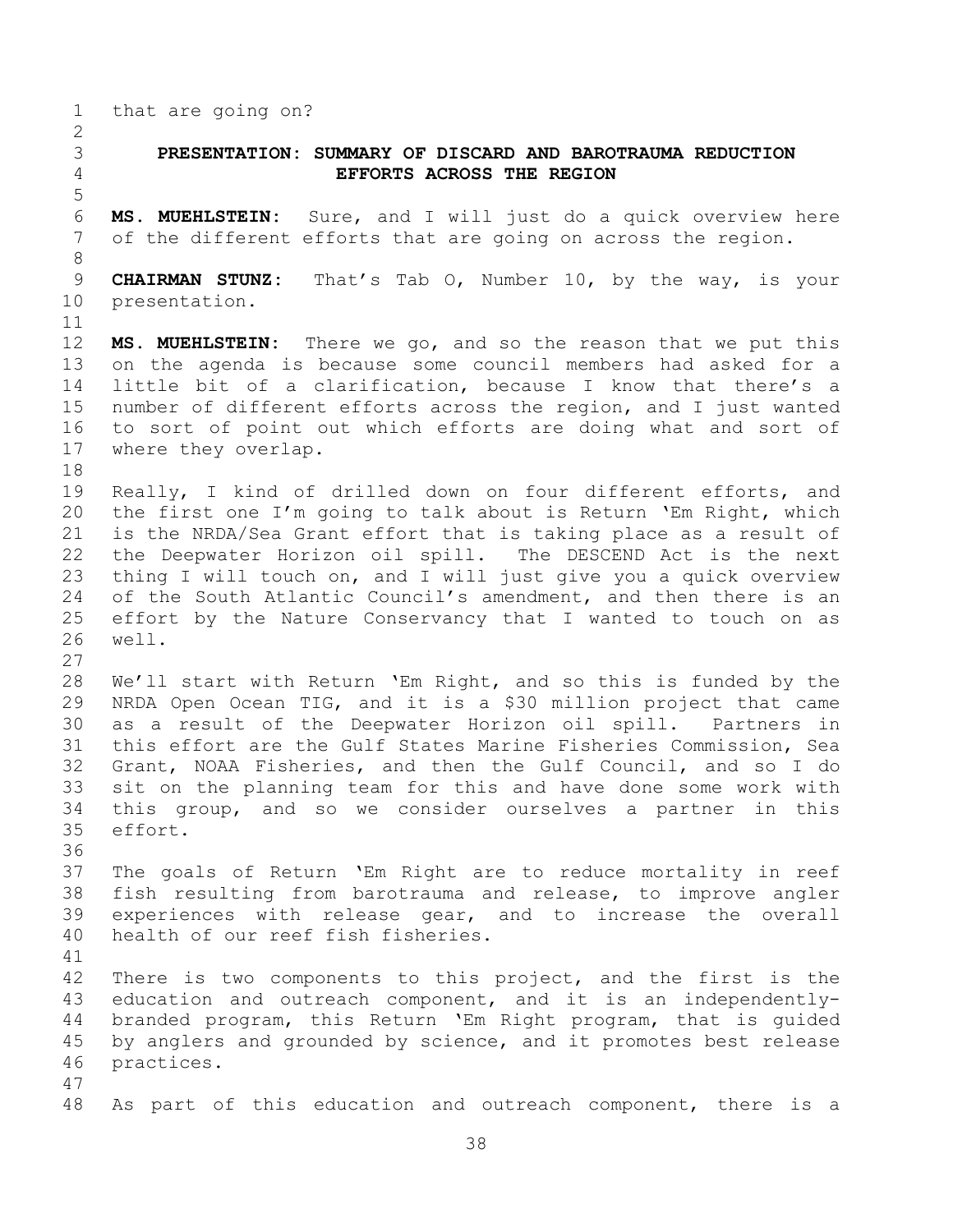fish descending device distribution project, and so there is an educational module that is a prerequisite to get gear, and so anybody that wants a descending device would go online and complete this educational module, and then, once that module is complete, they would get that gear sent to them, and, Susan, I can check in specifically to your case for Randy, and I'm not 7 sure what's going on there. This is being launched in two separate phases. It was launched for the federal for-hire fleet in the fall of 2021, and the private angler launch is anticipated in sort of mid-spring of 2022. There is also a research component to this project, and the goals of that component are to validate biological and logistical effectiveness of release methods, to develop more accurate release mortality rates for high-priority reef fish, to assess depredation on fish that are released using the fish descender devices, and also to test the effectiveness of new technologies or practices to reduce depredation. What you will see here is the different components of the research arm of this project, and there are four specific projects that are going on right now, and this is just a list of those and who the principal investigator is, and then, finally, these monitoring components also include looking at rates of use of descender devices and venting tools for the recreational sector, and they are using at-sea observer programs to sort of look at this device use and effectiveness. They are also trying to gather this information through state surveys, the state recreational data collection surveys, and also through federal surveys, such as the SEFHIER program and through MRIP and the for-hire survey. That's just a very brief overview of what that effort is doing in the Gulf, in relationship to descending devices and venting tools and really just mitigating release mortality. The next thing that's going on is a little bit of a different kind of effort, and it's the DESCEND Act, which is the Direct Enhancement of Snapper Conservation and the Economy through Novel Devices. This is an act of Congress that requires people aboard both commercial, for-hire, and private recreational vessels in the Gulf to have a venting tool or a descending device rigged and ready to use when fishing in the federal waters of the Gulf of Mexico. The DESCEND Act also does define what a descending device is,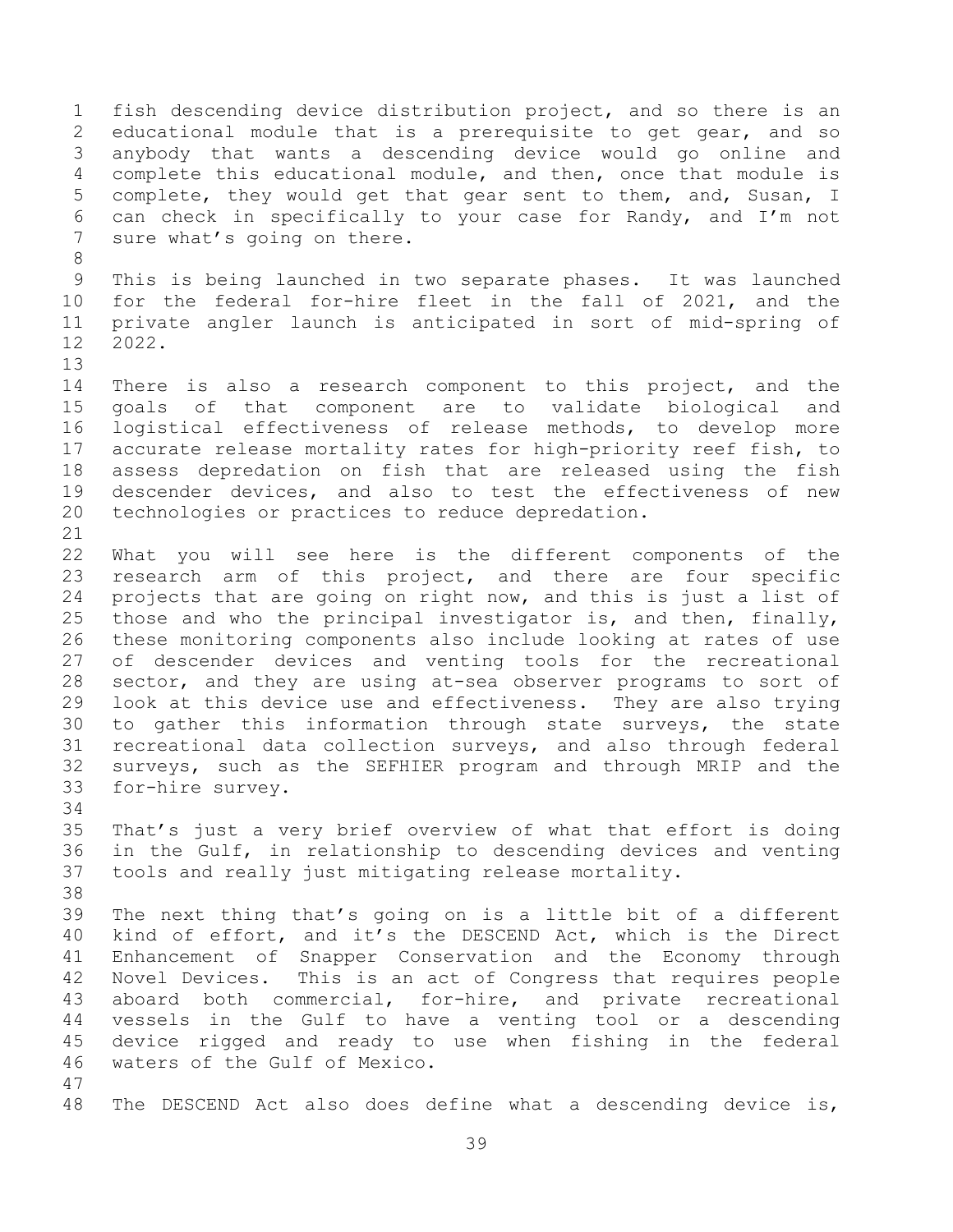and then it defines also what a venting tool is, and it will show you all of those requirements there for what you need to have, and then the final slide for the DESCEND Act -- I put this together before January 13, but there was a comment period open from November to December, and it was implemented on January 13, and so it says mid-January on the slide, but just know that, as of now, all reef fish anglers in the federal waters of the Gulf have to have one of those defined venting tools or descending devices onboard their vessel. Also, in our region, starting on July 15 of 2020, the South Atlantic Management Council created Snapper Grouper Amendment 29, which requires descending devices to be onboard and ready to use on all vessels that are targeting snapper grouper, and that's charter, commercial, and private vessels in federal waters. It also requires the use of non-offset and non-stainless-steel circle hooks when fishing north of latitude 28 degrees North, and it requires the use of non-stainless-steel hooks when fishing for snapper grouper with hook-and-line gear with natural baits in all of the federal waters. Then, finally, there is a fourth program, and this is a program that is organized by the Nature Conservancy, and it covers the State of Florida, both the Gulf and Atlantic sides, and it aims to cover fifty-five species of snapper and grouper, and its goals are to promote the use of descending devices and to help snapper and grouper species recover, and it says, ultimately, resulting in less regulation, longer fishing seasons, and healthier ocean and fish populations that are robust enough to support both recreational and commercial fishing. That's just a very quick overview of sort of the four programs that all seem to be touching on the same issue in our region, and I just wanted to present that, to clarify that, because I know that some of the council members had asked for more information on those different efforts. **CHAIRMAN STUNZ:** Well, thank you, Emily, for updating us on that. Is there any questions or comments? I am not seeing any, and that takes us to our last item on the agenda of Other Business. Is there any other business that needs to come before this committee? Mr. Gill. **MR. GILL:** Thank you, Mr. Chairman. I wanted to ask whether there was a planned reconvening of the O&E Tech Committee, and, if so, when it was.